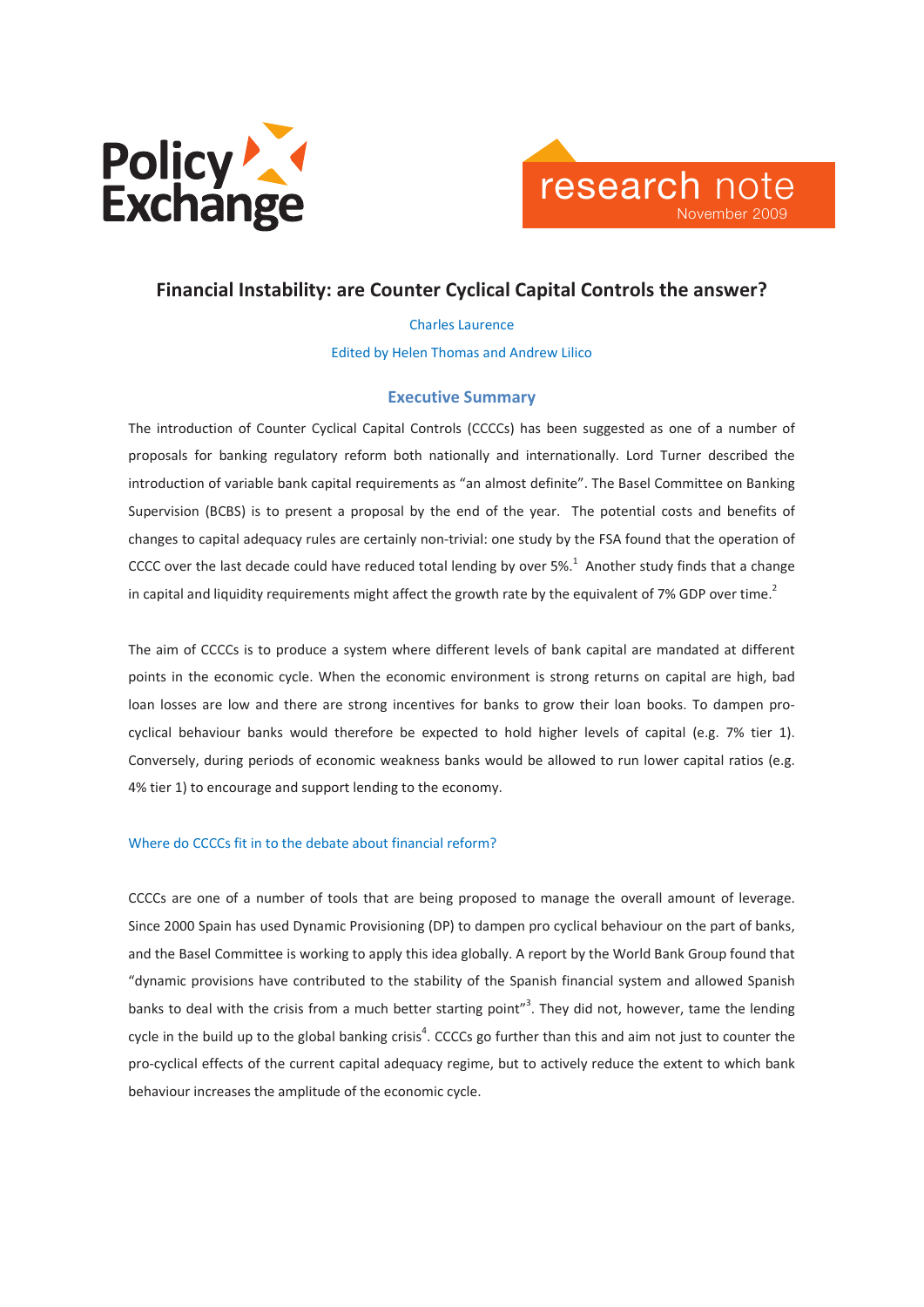A discussion is also underway about overall leverage limits. Canada has tight limits on the overall leverage of banks and this helps to explain why it has not had a single bank failure or bailout. The US has a somewhat looser cap on leverage, and the EU has been discussing some kind of leverage cap. In 2007 Canadian banks were, on average, 18x levered, while US banks were 26x levered and European banks were 40x levered.

The other major new regulatory weapon being touted - particularly by the Bank of England - is "contingent capital". Regulators would make banks issue debt that will be converted into equity in the case of a crisis and when a bank breaches its capital requirements. The crisis would have to be systemic and defined by an external regulator. Sound banks would avoid this forced conversion and, as that option is highly unattractive (it dilutes the value of the equity), the idea is that the scheme would encourage less risky behaviour in banks and encourage banks that anticipate losses to raise more equity<sup>5</sup>. For this reason Mervyn King has compared contingent capital to a kind of "insurance" providing a "large capital cushion available automatically before insolvency."

Quite apart from reforms to capital requirements, there are a series of parallel debates about other forms of risk regulation, including liquidity requirements.

### Key questions about the design of CCCCs

National or international implementation? CCCCs are currently being discussed at Basel on the basis of global standards<sup>6</sup>, yet the case for keeping this power at a national level is a strong one. First, asset bubbles do not occur uniformly across countries. An example of this is the differing movements in credit expansion and asset prices in the USA, Spain, Germany, Japan and China between 2003 and 2006<sup>7</sup>. There is no point in having a counter cyclical policy if it is not used at the correct time in the cycle, and as cycles differ globally, setting capital requirements solely at a global level would not be effective. Research by the National Institute of Economic And Social Research suggests that a uniform increase in capital and liquidity requirements might have benefits in the UK but costs in the US and Eurozone, suggesting that different capital requirements might be appropriate in different countries.<sup>8</sup>

Secondly, the costs of bank bailouts during financial crises are borne by governments individually; as Bank of England Governor Mervyn King put it, "global banking institutions are global in life, but national in death"<sup>9</sup>. Thirdly Spain's experience with DP suggests that CCCCs are feasible even without international agreement. Despite initial reluctance from Spain's banks DP did not make their financial sector uncompetitive, in fact banks like Santander have come out of the crisis in a much stronger competitive position<sup>10</sup>.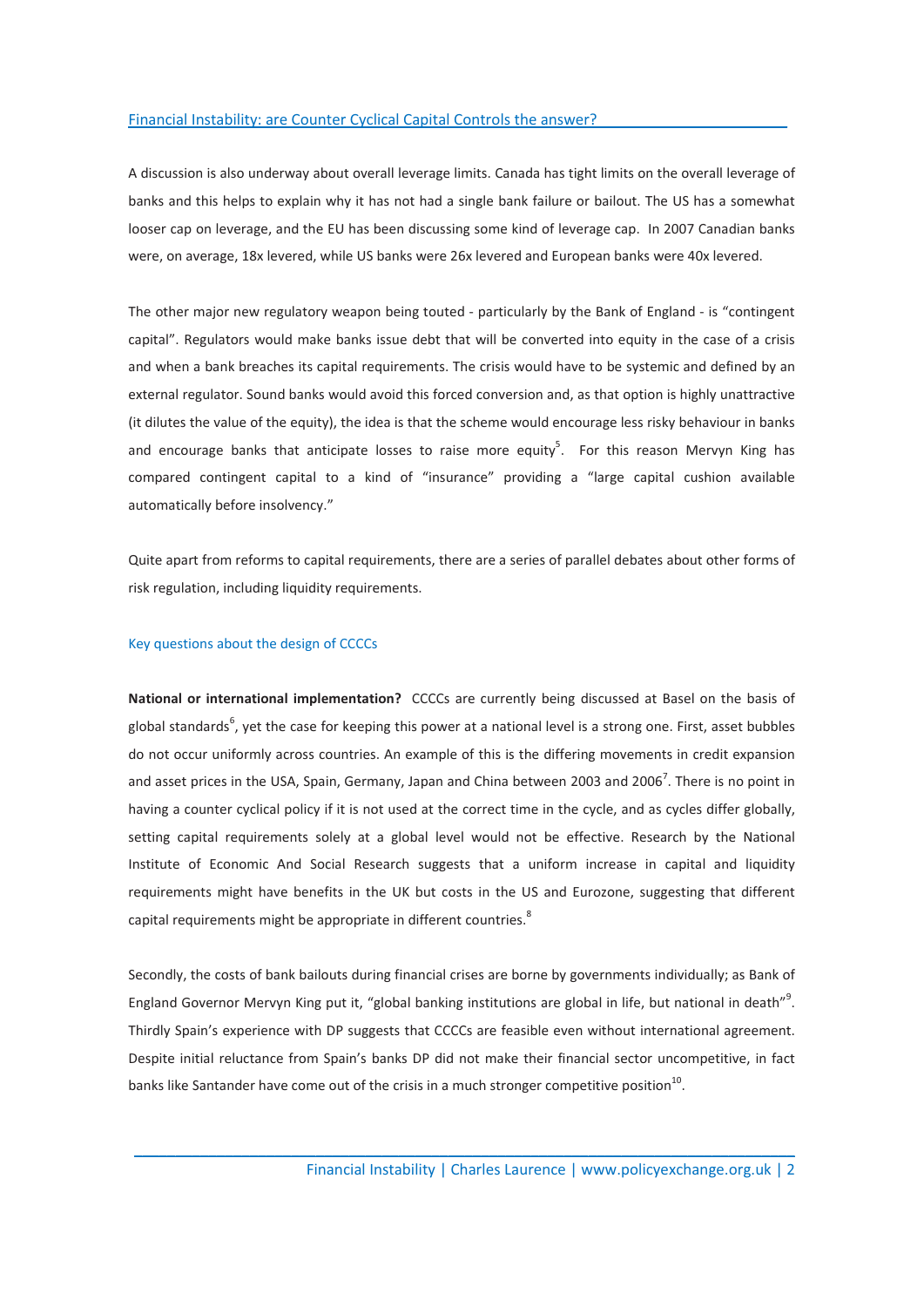Rules based or discretion based? Paul Tucker has stated that the Bank of England is "doubtful that macroprudential instruments could be operated by a rule." <sup>11</sup> Charles Goodhart has argued that the Bank of England already has powers to raise requirements but chose not to use them in the build up to the financial crisis and believes that "Only a rule, perhaps introduced in the aftermath of a financial crisis, will be a sufficient commitment device to ensure that such an unpopular step is taken when required"<sup>12</sup>. However, it could be argued that interest rate decisions have functioned well in controlling price inflation despite not being subject to a prescriptive formula that determines what interest rates should be. The Geneva report proposes that capital requirements should increase if credit growth and leverage exceed a pre-agreed level set to be consistent with the long term target for nominal GDP. But it is difficult to imagine that one mechanical rule of this kind will prove correct in all circumstances.

Who should control CCCCs? The Turner Review is non-committal on the question of which quasi autonomous institution or set of institutions should administer CCCCs, and outlines a number of alternatives. Given that prudential regulation, such as capital controls, has an important role in managing macroeconomic and financial stability, it seems natural that they should sit with the Bank of England.

Varying overall capital requirements, or risk weights for types of asset? Paul Tucker has argued against simply changing the overall capital requirement, and in favour of changing the risk weighting for particular types of assets: "Why are we doubtful about simply varying headline capital requirements through the credit cycle? Imagine that the authorities judge that a boom in lending to (or related to) a particular sector of the economy had become overly exuberant. To make it topical, assume that this was lending to the shadow banking system (say conduits, SIVs etc). The authority raises the minimum capital ratio by X%. The affected banks could respond in a number of very different ways. This could include the perverse reaction of cutting lending to unexuberant parts of the real economy, while continuing to lend on overly relaxed terms to, in this example, the exuberant shadow banking system."<sup>13</sup> This makes particular sense if CCCCs are conceived mainly as a way to *prevent* the emergence of bubbles in particular sectors. However this critique is less relevant if the goal of CCCCs is simply to make it less likely that banks will fail once a crisis has emerged.

How would CCCCs interact with other policy instruments? Changes to the level of the capital requirement would obviously interact with monetary policy making. Other potential instruments, like an overall leverage ratio, might also interact with CCCCs. For example, if banks are at their leverage cap, they might be unable to respond to a reduction in capital requirements. Intellectually the case for a maximum leverage ratio seems to be driven by an argument that risk measures will always be flawed. The hope is that coupling a single leverage ratio with the existing regulations will provide a "backstop"<sup>14</sup>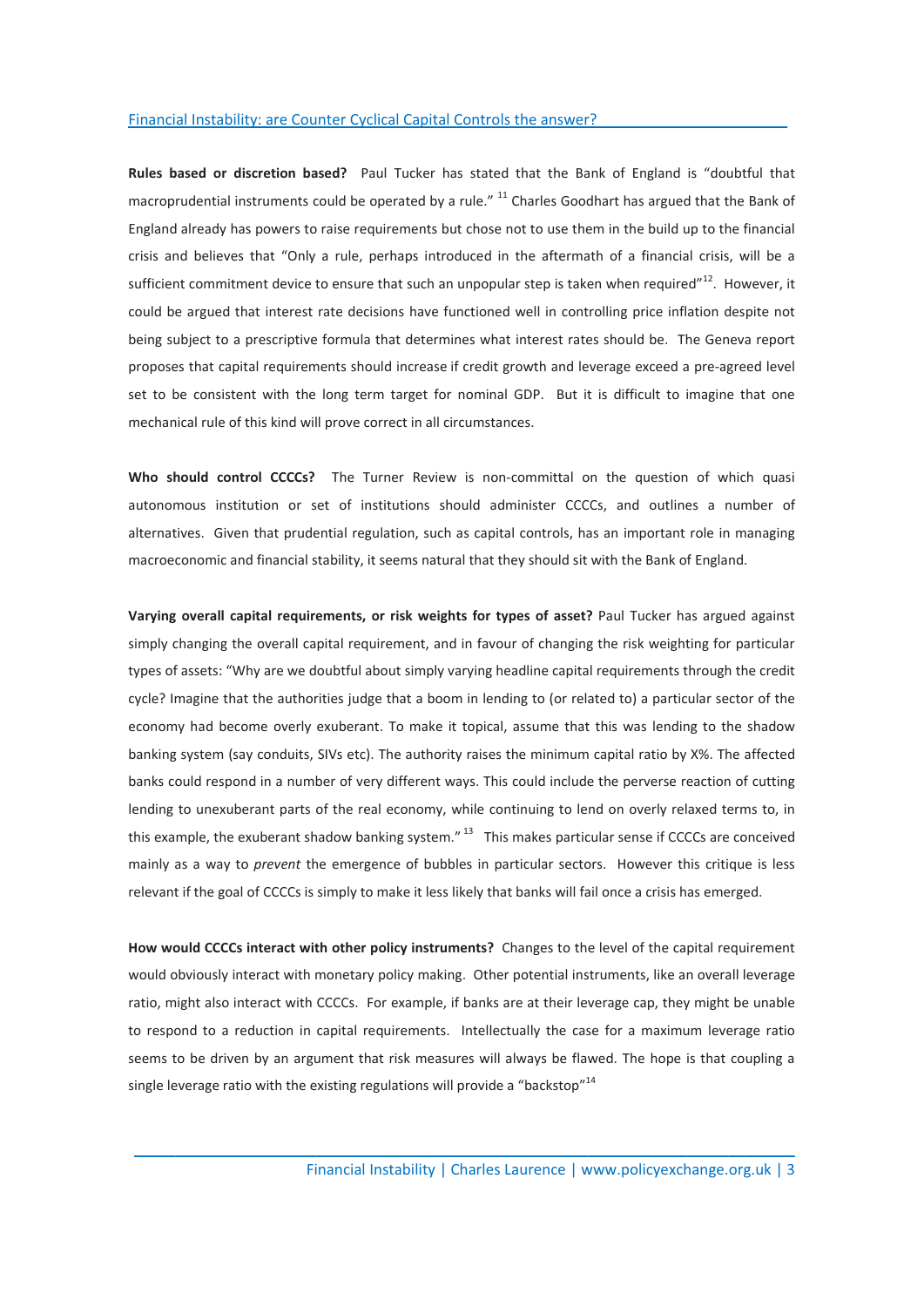### More fundamental challenges for CCCCs

Judging the balance of costs and benefits - and the fundamental difficulty of setting the optimal level of capital requirements: As Andrew Haldane, Bank of England Executive Director of Financial Stability noted, the debate surrounding optimal capital levels for banks has been "chronically and perhaps surprisingly under researched". Mervyn King has noted that, "A higher ratio is safer than a lower one, but any fixed ratio is bound to be arbitrary." <sup>15</sup> According to research for the FSA, "it is likely that increased capital requirements will increase the cost of credit or reduce its volume to some extent. By how much, however, is very difficult to assess." <sup>16</sup> It is by no means clear what the impact on lending of changes in the reserve ratio would be, never mind the wider economic impact. In many cases work being undertaken at present is requiring whole new economic models to be built. This suggests a cautious approach is required.

Will the markets allow banks to hold less capital in a downturn? Some argue that the market would make banks hold more capital during downturns irrespective of lower regulatory requirements. Professor Alan Morrisson argues that "the market demands far higher capital requirements before it is comfortable with a bank in a time of crisis than the regulators do... one of the problems with counter-cyclical regulation, [is] that, when you attempt to relax capital requirements... it may have very little effect because the market is requiring such massive levels of core capital." Whether this is the case is unclear. If it was the case then the effect of CCCCs would be to increase the average capital ratio over the cycle. This would potentially damage the UK banking systems' competitiveness, although it might nonetheless still damp the lending cycle as reserves would have rise by less in the aftermath of a crisis.

Judging the economic cycle: At their core CCCCs require some judgements regarding the shape of economic cycles and perhaps most pertinently, the creation of asset price bubbles. There are clearly a very large number of serious economic and philosophical issues surrounding the analysis and identification of asset bubbles. This point can be demonstrated by the difficulty that popular economic, political, and business commentators have had in establishing the point at which the future impacts of genuinely innovative products or markets turn from being overwhelmingly positive to negative or overvalued. Just contemplate the railways, radio, dotcom and securitisation booms.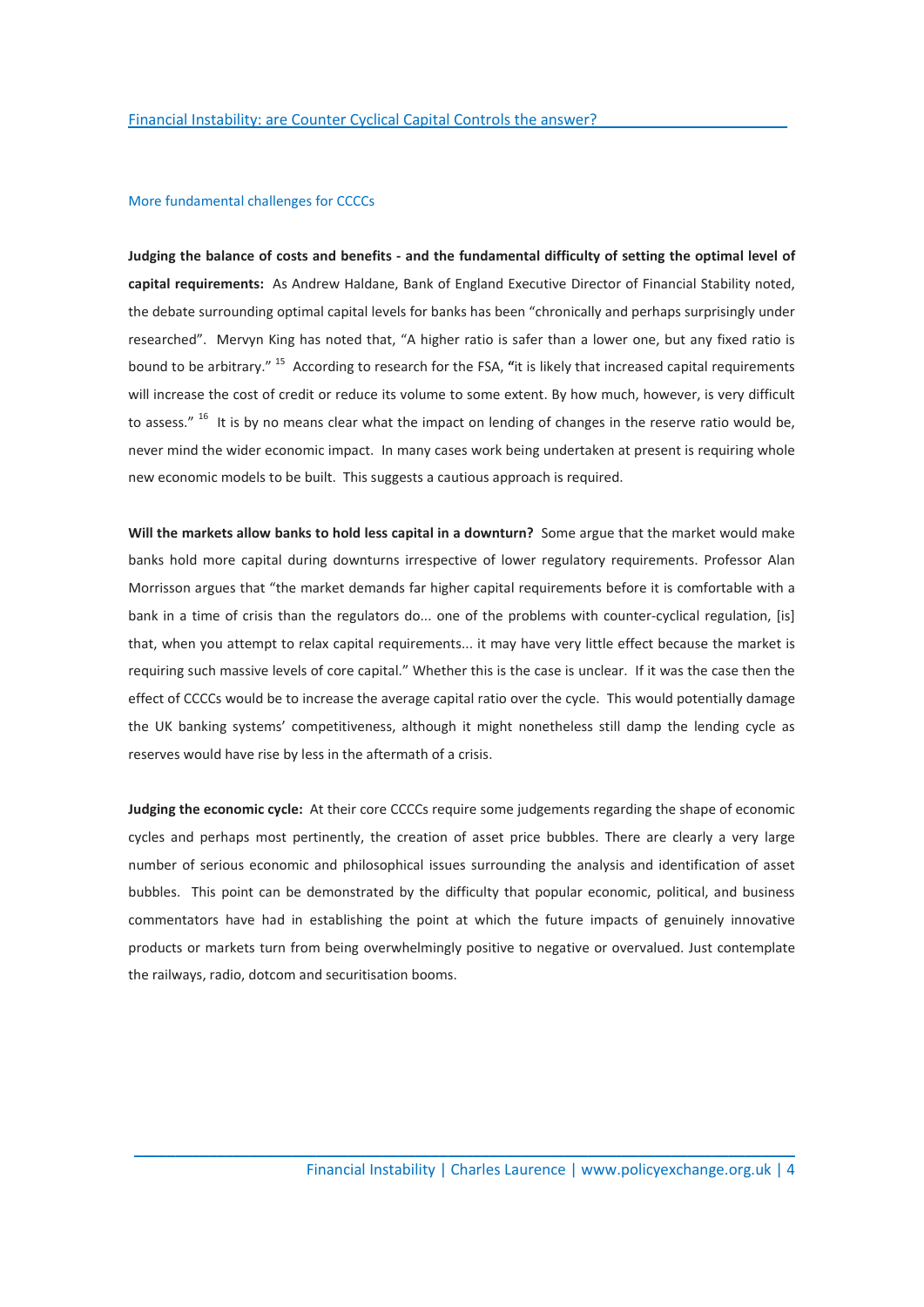## Introduction

The introduction of Counter Cyclical Capital Controls (CCCCs) is one of the most widely supported changes to banking regulation, both in the UK and internationally. Lord Turner described the implementation of a policy to vary banks capital requirements as "an almost definite"<sup>17</sup>. It has been agreed in principle by the Financial Stability Forum (FSF) and the Basel Committee on Banking Supervision (BCBS)<sup>18</sup>, both of which include the major international stakeholders.

CCCCs have been a subject of academic interest for many years but it is only recently that they have gained traction as a potential piece of global banking regulation (with the exception of a related system in force since 2000 in Spain, discussed further below). The credit crunch has profoundly shaken regulators' and policy makers' faith in the current regulatory framework; leading to a new openness towards bold ideas. CCCCs seem well-placed to fill this void because they appear to address some of the problems highlighted by the financial crash of 2007 - 2008. The widely accepted view is that banks built up unacceptable levels of risk on their balance sheets during the period of almost continuous growth from the early 90s. Steady growth led to a systematic misperception and mispricing of risk.

Under the current framework capital requirements are based on risk weighted assets so the less risky an asset is deemed to be, the more of it that can be held for a given level of capital $19$ . Risk measures were typically backward looking, so the longer the period of stable growth the less risky these assets were perceived to be and the more banks took on without increasing their capital. This left the banking system unprepared for any downturn. Crucially, even those risks that may have been sustainable in one bank became a systemic risk to the economy when they were replicated across the whole financial system. As the Geneva Report into "The Fundamental Principles of Financial Regulation"<sup>20</sup> explains, "regulation implicitly assumes that we can make the system as a whole safe by simply trying to make sure that individual banks are safe. ... a fallacy of composition" $^{21}$ .

The attraction of CCCCs is that they seem to counteract some of these dangers. The "macro-prudential" risks that accompany periods of growth would be reduced by making banks hold more capital against their assets during growth periods. This increased capital requirement would reduce risk-taking by increasing the cost of expanding the balance sheet. Conversely in a downturn banks would have their capital requirement reduced allowing for greater expansion in lending. In addition, when a downturn does arise banks will have higher reserves of capital, making them less likely to need state assistance.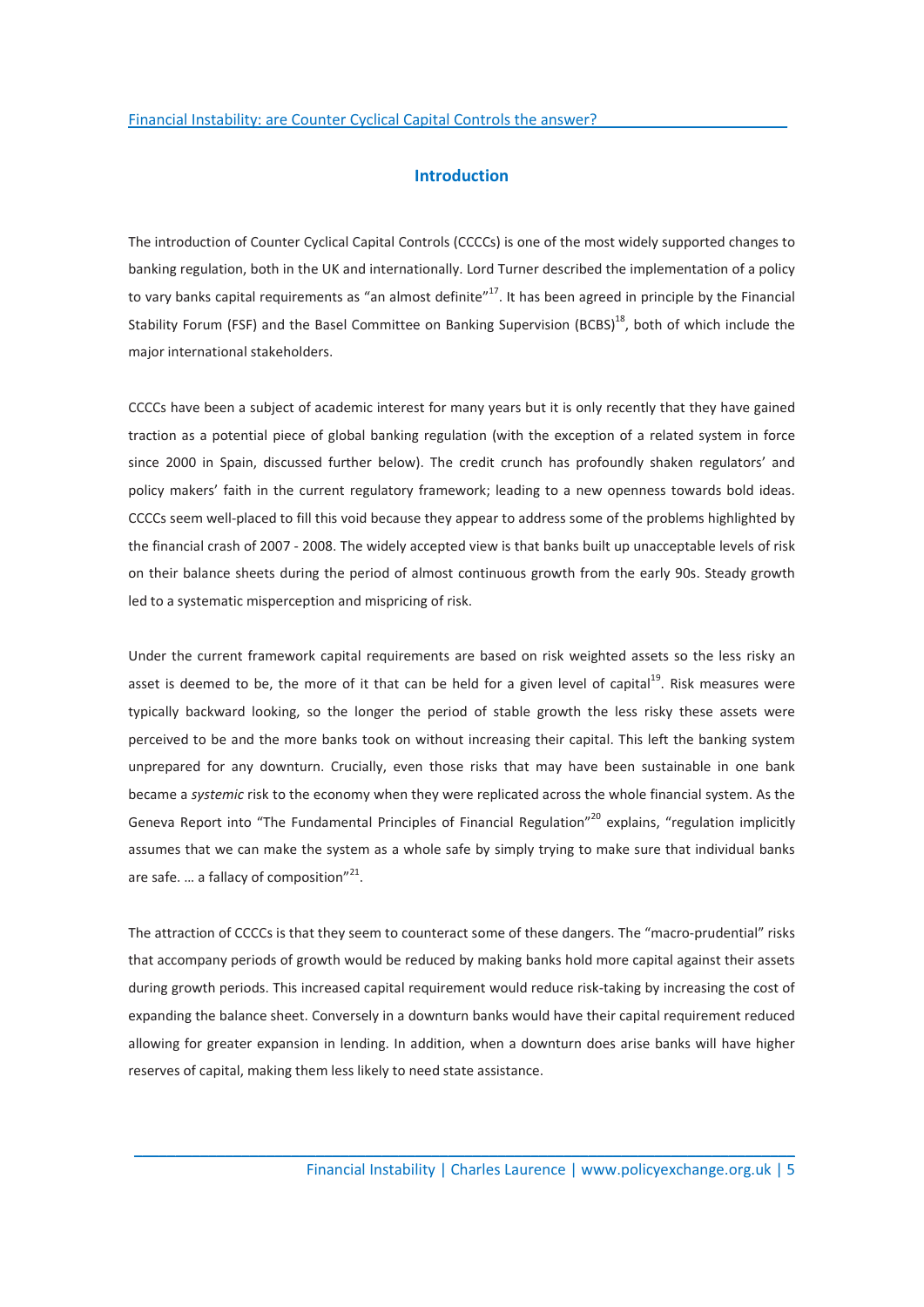Yet, despite the apparent attraction of CCCCs, key questions remain unanswered. Who will operate CCCCs and how will they make their decisions? What are the benefits and costs of CCCCs? What can we reasonably expect from them? Ultimately, are they the correct answer to the problem of how to regulate banks?

## What are counter cyclical capital controls?

Capital is a crucial concept in banking regulation. Many of the proposed adjustments to the banking system have focused on improving the quality and quantity of capital, or finding new ways to use capital requirements to achieve policy goals. The Conservatives' White Paper $^{22}$  on banking suggests using capital requirements to address areas ranging from "high risk" proprietary trading to "risky bonus structures", as well as CCCCs<sup>23</sup>. It is unsurprising that capital is under scrutiny given the precipitous collapse in the banking sector; as Lord Turner recently commented "the shock absorbers in the financial system are ultimately the capital requirements"<sup>24</sup>.

Here we follow the broad definitions of capital used in the Turner Review<sup>25</sup>. These are: Core Tier 1, Tier 1, and Tier 2.

- **•** Core Tier 1 (CT1) is common equity and retained earnings
	- Common equity is stock that comes with voting rights
	- Retained earnings are the proportion of net income that is not paid out as a dividend
- Tier 1 contains CT1 and preferred stock
	- Preferred stock usually carries no voting rights and has priority over common equity with regard to dividends and in the case of liquidation
- Tier 2 is subordinated debt, this is the last debt that is paid if a company goes into receivership or is closed

There are also hybrid instruments that do not fit neatly into these categories. The "Definition of Capital Subgroup" at the Bank for International Settlements exists to resolve issues related to the classification of different types of capital.

The minimum levels of capital banks are required to hold - as defined by the Basel and Basel II agreements and implemented by national regulators - are in place as an insurance against unexpected losses that a bank may incur<sup>26</sup>. This is why although there is an overall capital requirement (expressed as a percentage of assets) it is weighted to take into account the varying risks of different assets (otherwise known as Risk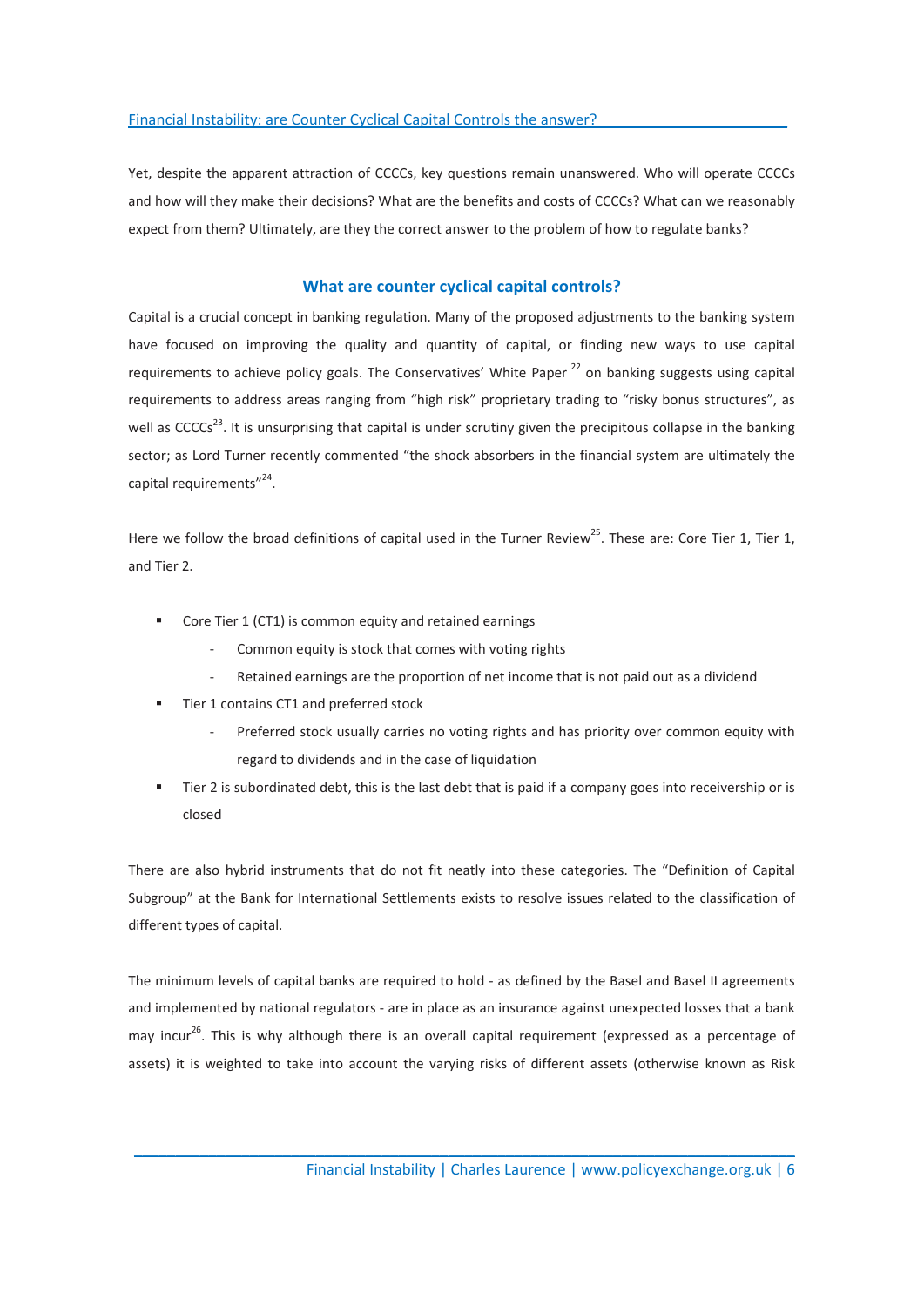Weighted Assets). This paper will discuss some of the criticisms levelled at the global regulatory system but will avoid a full theoretical discussion of Basel II.

CCCCs require increases in capital requirements during a financial/economic growth phase and decreases during a downturn. Many of the fundamental parts of a working policy are still yet to be decided upon and so it is not possible to give a definitive description of CCCCs. However, the Turner Review (the FSA's response to the challenges posed to regulation by the banking crisis) gives a good high level description:

"...either regulatory discretion or a formula would define a minimum required capital which would increase in periods of strong economic growth (for instance from a minimum required CT1 ratio of 4% to 7% at the peak). Banks would need to meet this rising ratio in the upswing, but would be permitted to run down the ratio towards the absolute minimum in an economic downturn".<sup>27</sup>

So are CCCCs a new policy? Some commentators have noted the similarities between a discretionary CCCCs policy and a traditional money supply policy that the UK abandoned in the mid-1980s in favour of directly manipulating the interest rate. The idea is that by manipulating the ratio of capital to assets CCCCs are in effect controlling the supply of "broad money"<sup>28</sup> to the economy. This is because the higher the capital requirement the fewer assets a bank can hold, as these "assets" are in effect loans to the wider economy. This higher requirement then leads to a reduction of the supply of money. For those who lament the end of the government's attempts to control the quantity of money and focus on the "price" (i.e. the interest rate), CCCCs may represent a welcome return to effective prior principles.

One should draw a distinction between CCCCs as described above and a related idea known as Dynamic Provisioning (DP). DP has been used in Spain since June 2000 and is of particular interest to policy makers as it is an example of a counter cyclical financial policy already in operation. DP uses a statistical method to estimate long run expected losses within a portfolio. When losses are less than their long run average, a buffer is built up. These buffers can be used in an economic downturn to meet losses. In a DP system, banks' incomes are not measured net of actual losses (as it is currently) but net of contributions to the expected loss provisions<sup>29</sup>. Expected losses are charged against the current year's P&L and unused provisions would be unwound if and when a portfolio matures<sup>30</sup>. DP is essentially an accounting principle that recognises that actual losses will differ from expected losses on a year by year basis. If actual losses are less than expected losses in periods of growth this leads to procyclicality as bankers become overconfident and relax lending practices. The desire to counteract procyclical banking practices through regulation is at the heart of both DP and CCCCs. It is important to note that banks do make general provisions against unspecified losses - it is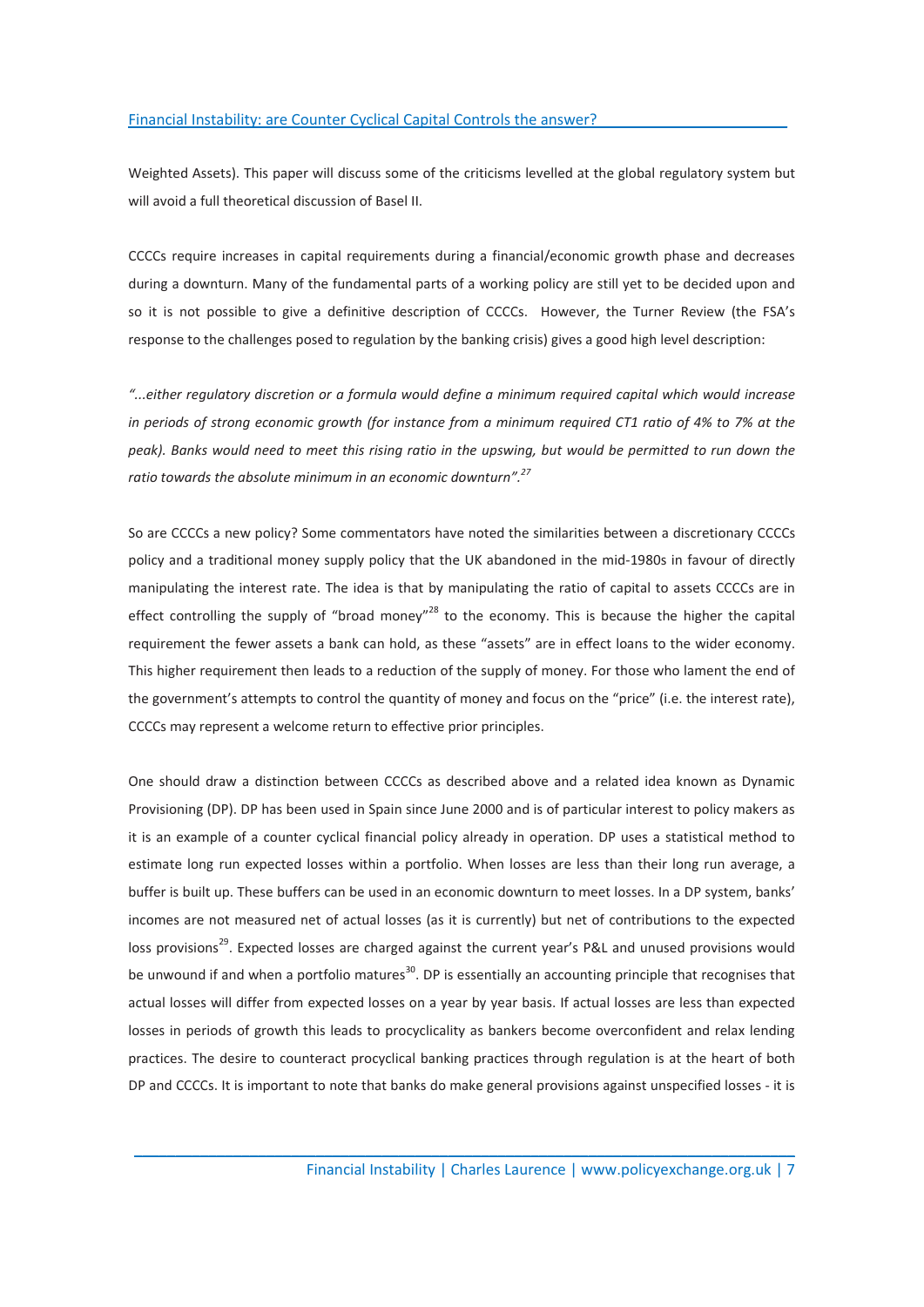just that these provisions are often insufficient. This is because historically general provisions have been defined subjectively, not tax deductible and could only be recorded as regulatory capital up to a certain level $31$ . DP counters these disincentives by making significant general provisions compulsory.

Under CCCCs, an external authority decides that the financial sector is growing at an undesirable rate and increases the cost of banking through increasing the capital requirement to slow this process. DP works differently by determining a measure of long run expected losses and then adjusts accounts through the cycle as actual losses fluctuate around this figure. In Spain the aggregate annual provisioning (including the dynamic provision) equals average annual net losses suffered by the banking system over the last decade<sup>32</sup>. This system has not been without problems, particularly as the future downturn and associated defaults are, in the words of Charles Goodhart (a member of the LSE's Financial Services Group and one of the main proponents of CCCCs), "hypothetical and exceptional, rather than tangible and individually identifiable"<sup>33</sup>.

Dynamic provisions are a way to cover incurred losses not yet individually identified on specific loans at a time when these losses are being built up on balance sheets $34$ . The issue arises of how one accurately measures the long run expected loss and the risk that banks could deliberately manipulate expected losses in order to "smooth profits", making it harder for investors and depositors to assess a bank's financial condition<sup>35</sup> (although some analysts dispute this danger<sup>36</sup>). As DP has been in force in Spain since 2000 and thus through the credit crunch, it exists as a rare case study both for DP itself and counter cyclical measures in general. The lessons of this "Spanish experiment" will be discussed later.

Policy makers are also reassessing the efficacy of a leverage ratio, which is employed in the US. A leverage ratio rule is one that requires a bank to maintain a maximum level of leverage (assets to capital) $37$ . Such a rule is undesirable in isolation as banks would be incentivised to hold riskier assets for a given level of capital than in the current system of risk weighted assets. The argument for a maximum leverage ratio as a complement to the risk weighted assets rules is driven by the understanding that risk measures will always be flawed. In the run up to the credit crunch European banks built up very high leverage levels whilst still adhering to risk weighted assets capital requirements by investing in assets that appeared low risk according to the measures and therefore required less capital. Time has shown that assets such as Mortgage Backed Securities were far riskier than their credit ratings suggested, and other instruments that were considered low risk due to their high liquidity, lost that advantage when the financial system was put under stress<sup>38</sup>.

A leverage ratio in this context is a crude rule of thumb to try to prevent such risky leverage from building up. The hope is that coupling a single leverage ratio with the existing regulations will provide a "backstop"<sup>39</sup>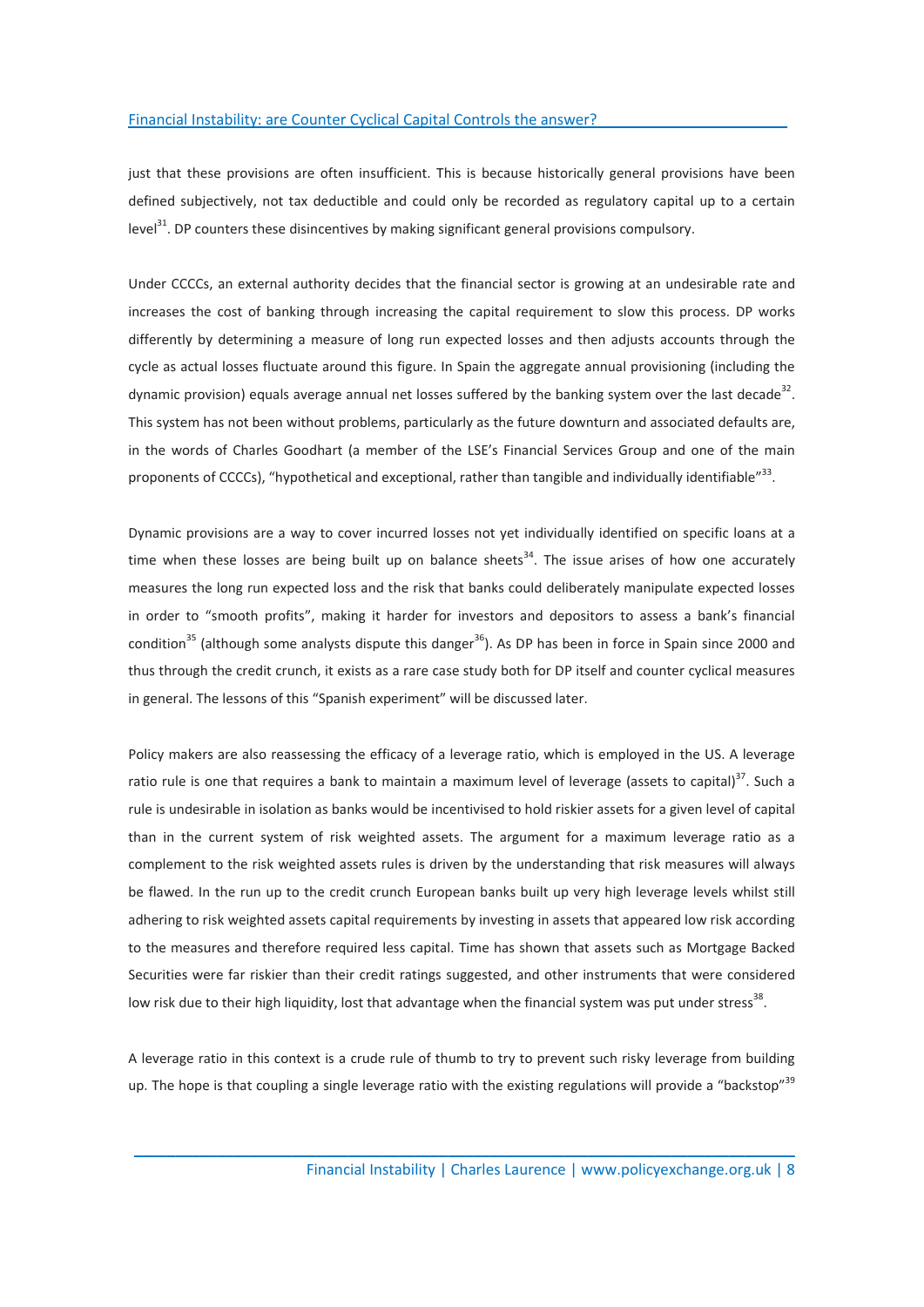to ensure sufficient capital is maintained even if risk is being wrongly calculated. The US and Canada have always maintained a leverage ratio on top of other banking provisions. This obviously did not prevent a severe banking crisis in the US but, as the Swiss central banker Phillipp Hildebrand explained, "it seems clear that the leverage ratio has helped protect the US banking system from even greater calamity" <sup>40, 41</sup>.

## How would CCCCs work?

All signatories to the Basel II agreements already have the power to increase capital requirements above those specified in Pillar 1 of that agreement<sup>42</sup>. There was no provision for signatories to reduce capital requirements blow those specified in Pillar 1, and so there is a clear floor on how low capital requirements could be set in the down phase. Nonetheless, it is certainly the case that Basel II offers some scope for variation in capital controls. However, there is a gulf between simply having the power to act and an effective CCCCs system. As Olivier Blanchard, Chief Economist at the IMF explains: "pro-cyclical capital ratios, in which capital ratios increase either in response to activity or to some index of systemic risk, sound like an attractive automatic stabilizer. […] The challenge is clearly in the details of the design, the choice of an index, the degree of pro-cyclicality."<sup>43</sup>

Beyond the high-level description given in the previous section there are two major operational questions for CCCCs:

- What process should be used to determine the capital requirement?
- Where should the burden of prudential risk management lie?

The discussion amongst policy-makers in the UK has been much more focused on the second, and arguably less important, question of administration while not nearly enough attention has been paid to the first. This policy "blind spot" is inconsistent with the enthusiasm across the political spectrum for such a system.

### What process should be used to determine the capital requirement?

This question can be further broken down: how is macroprudential risk/ the economic cycle assessed? Will the decision to increase or decrease capital requirements be largely discretionary or determined by set rules?

Current policy thinking is somewhat vague on how systemic risks will be assessed. Turner highlights some general areas that could be considered to assess the systemic risk in the financial sector, although no clear measures of what would constitute risks big enough to trigger CCCCs. These include<sup>44</sup>: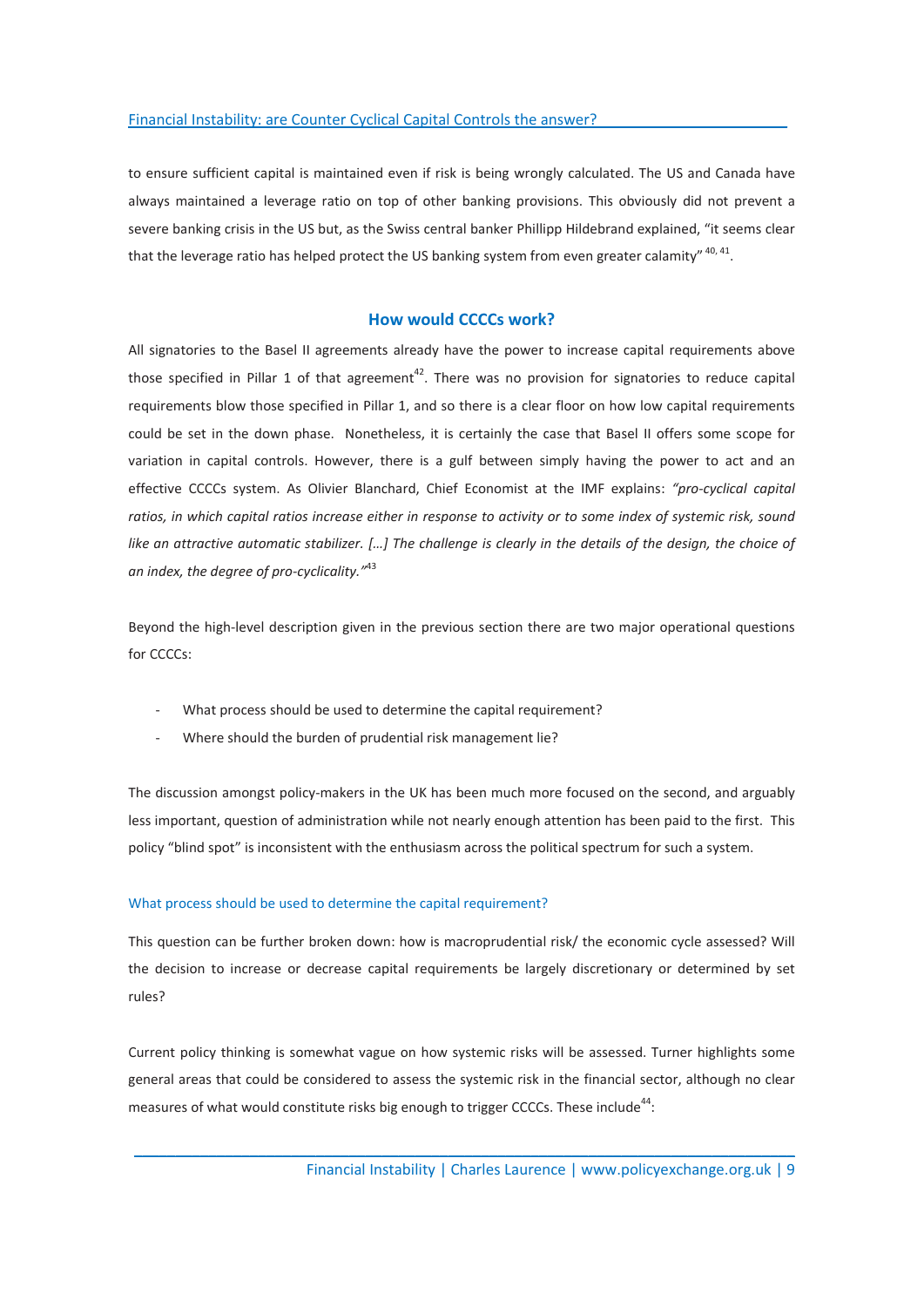- The extension of credit to the economy, the pricing of credit, and levels of borrower leverage, and the implications for the risks which both borrowers (households, individuals and companies) and lenders are running.
- The pattern of maturity transformation and resulting liquidity risks e.g. the extent to which banks are increasing or decreasing maturity mismatches and are relying on wholesale funding or on 'liquidity through marketability'.
- Asset prices in property, equity and securitised credit markets and their possible relationship to long run equilibrium levels.
- Leverage within the financial system, whether at the institutional level (bank capital to asset ratios) or embedded in collateral margins and 'haircuts'.
- The roles being played in the financial system by different institutions and in particular whether the institutions not currently subject to prudential requirements (e.g. hedge funds) are increasingly operating in a way which could create systemic risk.

Turner's list is full of the right sorts of areas needed to assess macroprudential risk, but it lacks any sense of how these areas will be used to make an overall assessment of the level of systemic risk. There is no discussion in the Government's or the Conservatives' literature on how the assessment of systemic risk build-up will translate into a decision on changing the capital requirements. The presumption may be that decisions will be taken in the same manner as the MPC, not following a set formula but instead the judgement of a panel of experts. Goodhart contends that this would not be sufficient,<sup>45</sup> making the point that the Bank of England already has powers to raise requirements but chose not to use them in the build up to the financial crisis: "only a rule, perhaps introduced in the aftermath of a financial crisis, will be a sufficient commitment device to ensure that such an unpopular step is taken when required"<sup>46</sup>. It could be argued, however, that interest rate decisions have functioned well in controlling price inflation despite not being subject to a prescriptive formula that determines what interest rates should be. Furthermore there are many divergent reasons why the Bank of England may not have taken more decisive action on macroprudential risk, these range from a lack of management focus on prudential risk to inherent flaws in the inflation targeting regime<sup>47</sup>.

The Geneva Report is more specific, proposing two measures that could be combined with concrete rules to create a workable CCCCs system. The report proposes that capital requirements should increase<sup>48</sup>: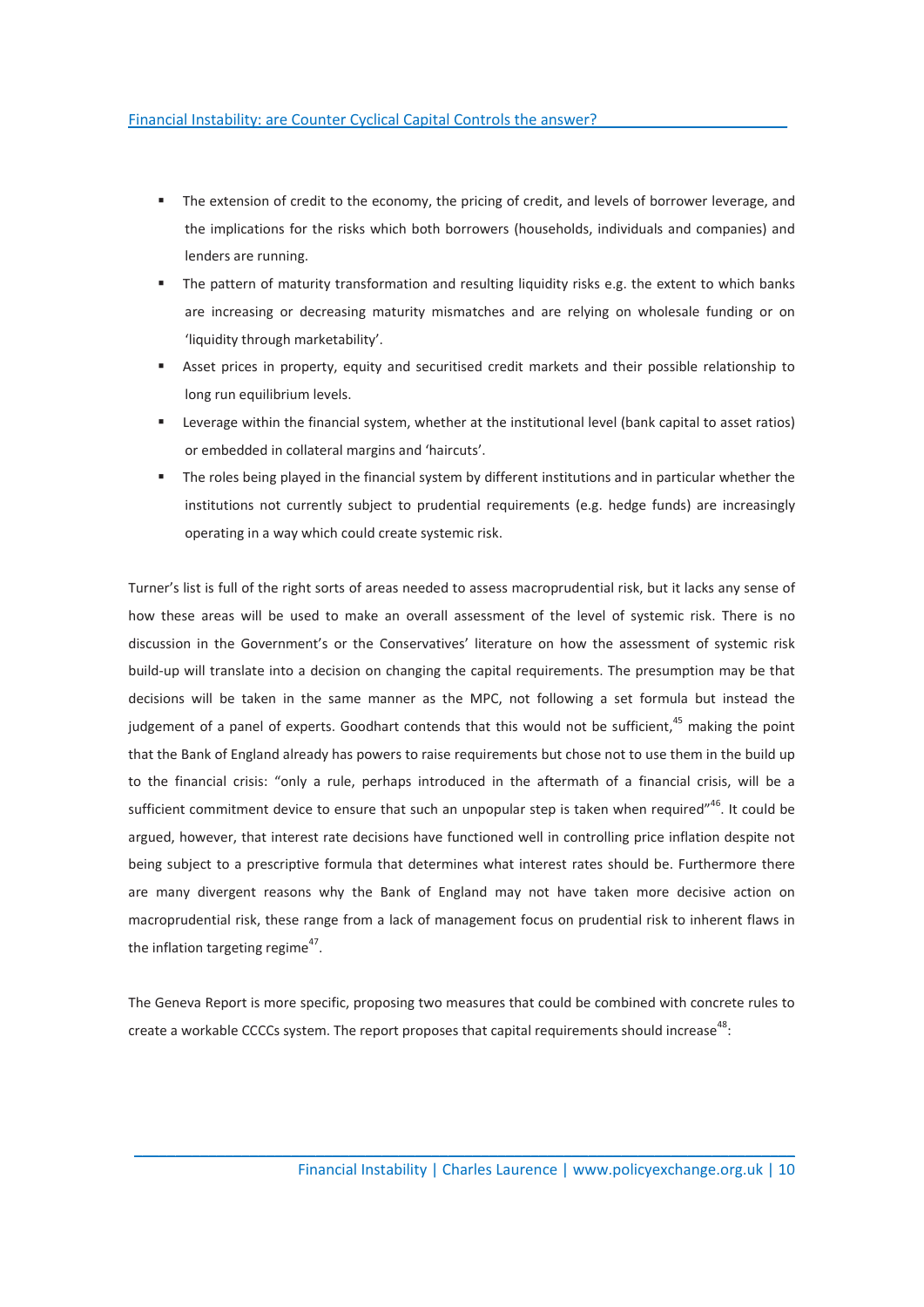- If credit growth and leverage exceed a pre-agreed level set to be consistent with the long term target for nominal GDP.
- As banks' reliance on short term funding increases (this reflects the fact that banks like Northern Rock had an overreliance on short term funding; a situation which made them less stable but was not constrained by regulation at the time).

An important assumption in the above criteria is that capital charges could be varied by institution (as strongly recommended by the report<sup>49</sup>), both because banks pose different risks based on their size and types of activity and because their behaviour differs. This would, however, involve far higher information requirements in terms of determining individual institutions' contributions to systemic risk.

The obvious objection to a rule based system is that no rule may be better than a bad one. If regulators are going to be *obliged* to follow a set of metrics in making their decisions, then policy makers will have to be fairly certain that they are the right ones. This problem will be discussed in more detail later.

## Where should the burden of prudential risk management lie?

#### **Sovereignty**

The Government's white paper acknowledges that CCCCs are currently being discussed at Basel on the basis of global standards<sup>50</sup>, yet the case for keeping this power at a national level is a strong one. First, asset bubbles do not occur uniformly across countries. An example of this is the differing movements in credit expansion and asset prices in the USA, Spain, Germany, Japan and China between 2003 and 2006<sup>51</sup>. There is no point in having a counter cyclical policy if it is not used at the correct time in the cycle and as cycles differ globally, setting capital requirements solely at a global level would blunt the effectiveness of the policy. Second, the costs of bank bailouts during financial crises are borne by governments individually; as Bank of England Governor Mervyn King put it, "global banking institutions are global in life, but national in death"<sup>52</sup>. National regulators will therefore be the institutions that are most closely concerned with the management of prudential risk, as they suffer the burden of blame if a crisis occurs.

The international interconnectedness of the modern financial system does, however, imply a level of global co-ordination for prudential risk management. The recent crisis was in part driven by the regulatory arbitrage that existed between regimes in different continents: to prevent it from happening again, such arbitrage should be ironed out. The speed at which the crisis developed also highlights the risk of contagion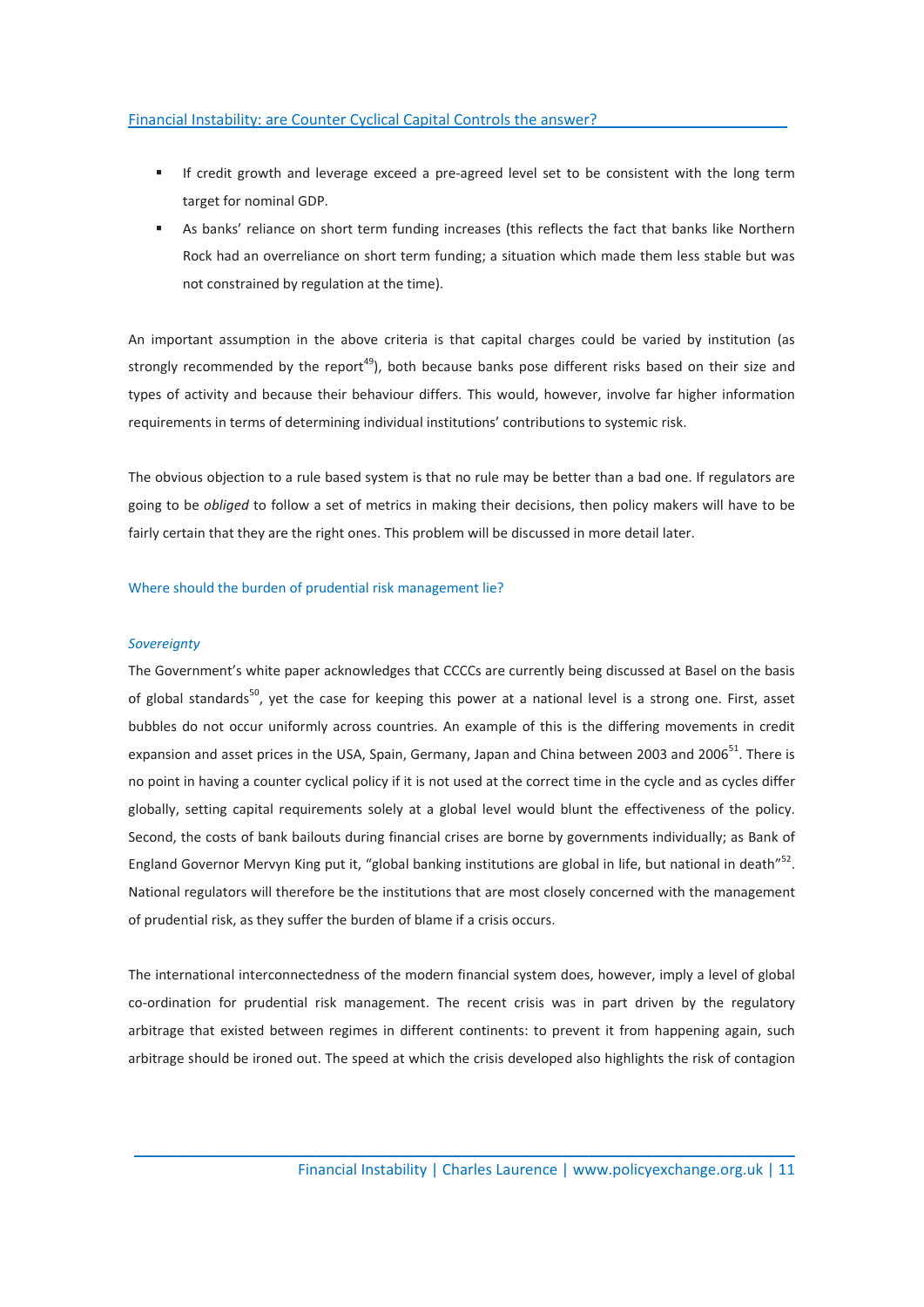between different countries and different markets; a level of supranational regulation might mitigate this effect.

A system that has a component of national discretion and a component set by a body such as the IMF could work as an efficient hybrid. For example, national regulators can supervise at a national level, whilst a supranational body monitors the level of global financial risk. The global supervisor could issue a warning if systemic risk is building up: a traffic light system perhaps, or a DEFCON rating. National regulators would be expected to amend their supervision accordingly. If the supranational group changed to a red warning status, due to a concentration of global derivative positions or if liquidity became scarce for example, then regulators could be compelled to make a statement explaining how they intend to deal with the new threat. The financial markets would then distribute capital according to the new level of risk and return: a country that fails to address the warning might be punished by capital outflows, or by investors demanding higher yields to compensate for the concomitant higher risk. Alternatively, it would be possible to have a component of the capital requirement with a weighting that varied automatically according to the traffic light setting. Unfortunately, either variant of such a system has the disadvantage of being complex and requiring states to agree to ceding power over their financial sector to an international body.

#### Institutional Control

At the national level the question becomes which institution should administer CCCCs? Decisions on risk build up and appropriate responses are technical in nature, as such, most plans for the administration of CCCCs involve some combination of experts from the regulator and the central bank. The Turner Review is non-committal on the question of which quasi-autonomous institution or set of institutions should administer CCCCs. It outlines the three alternatives  $as^{53}$ :

- The Bank of England making judgements on the macro-prudential risks and the FSA having the power to decide what response to make.
- The Bank of England both making the judgement and implementing the controls.
- The Financial Stability Committee (a Bank of England committee created by the Banking Act 2009), supplemented by members from the FSA, making the judgements and implementing the controls.

The review expresses a mild preference for the third alternative and emphasises the need for a combination of macroeconomic expertise and insights into specific institutions. To this end, "combining both the top management of the Bank and the FSA and specialist staff, will be essential"<sup>54</sup>. The Government's White Paper is not explicit about which group will oversee CCCCs but the assumption must be that it will be the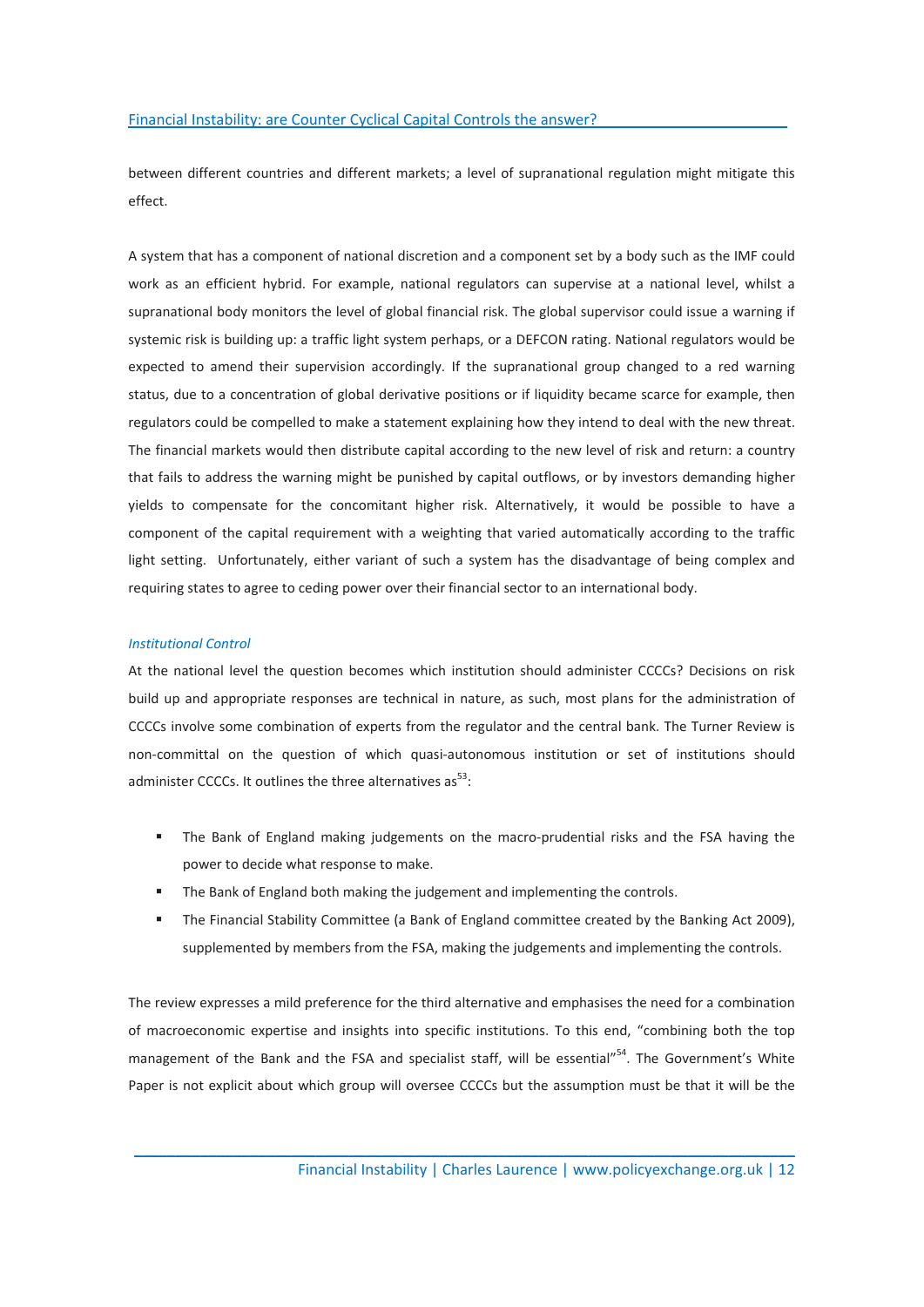new Council for Financial Stability (as outlined in the paper<sup>55</sup>) as its remit is to "analyse and examine emerging risks to the financial stability of the UK's economy, and coordinate the appropriate response"<sup>56</sup>. This committee would consist of members from the Treasury, the FSA and the Bank of England but would be chaired by the Chancellor of the Exchequer (this would involve a level of political control not envisaged by Turner).

The danger of political interference preventing timely implementation of CCCCs is a real one. Increasing capital requirements and thereby slowing short term growth of lending in the financial sector and probably the economy poses self evident problems for an elected official working to a political timetable. For example, if house price bubbles led to a shortage of available houses for first time buyers, a Chancellor would be conflicted between: 1) raising the capital requirement thus cooling down the banking sector but also restricting access to credit for prospective buyers, or 2) allowing the expansion of credit to satisfy voters' demands<sup>57</sup>.

The Conservatives' plan<sup>58</sup> is different, in keeping with their broader strategy to reform the way the financial sector is regulated. They argue that responsibility should rest with a Financial Policy Committee (FPC) to mirror in name at least the Monetary Policy Committee (MPC). Membership would include the Governor of the Bank of England and the Deputy Governor for Financial Stability (both also on the MPC), the CEO of their proposed Consumer Protection Agency, the proposed Deputy Governor for Financial Regulation, and appointed external experts. Political involvement would be at arm's length; the remit would be set by the Chancellor but no politicians would sit on the committee.

Goodhart argues strongly that issues like CCCC should be handled by the Central Bank. This is because CCCCs try to control macroprudential risk whereas regulators are set up to avoid microprudential risk through enforcing rules on specific institutions. As he explains: "Central Banks are, and should be, more economics oriented and focused on the interaction of markets and institutions. FSAs are, and should be, more focused on the behaviour of each individual institution, and will be primarily staffed by accountants and lawyers. Their viewpoints, concerns and attitudes will differ"<sup>59</sup>.

### The nature of prudential risk

Goodhart's approach is underpinned by the assumption that there is a strong distinction between macro and micro prudential risk. The Conservatives' plan to scrap the FSA<sup>60</sup> reflects the idea that, from a regulatory perspective, such a separation is not especially helpful. Although there are some important regulatory measurements that are essentially micro-prudential such as the amount of Tier 1 capital a particular bank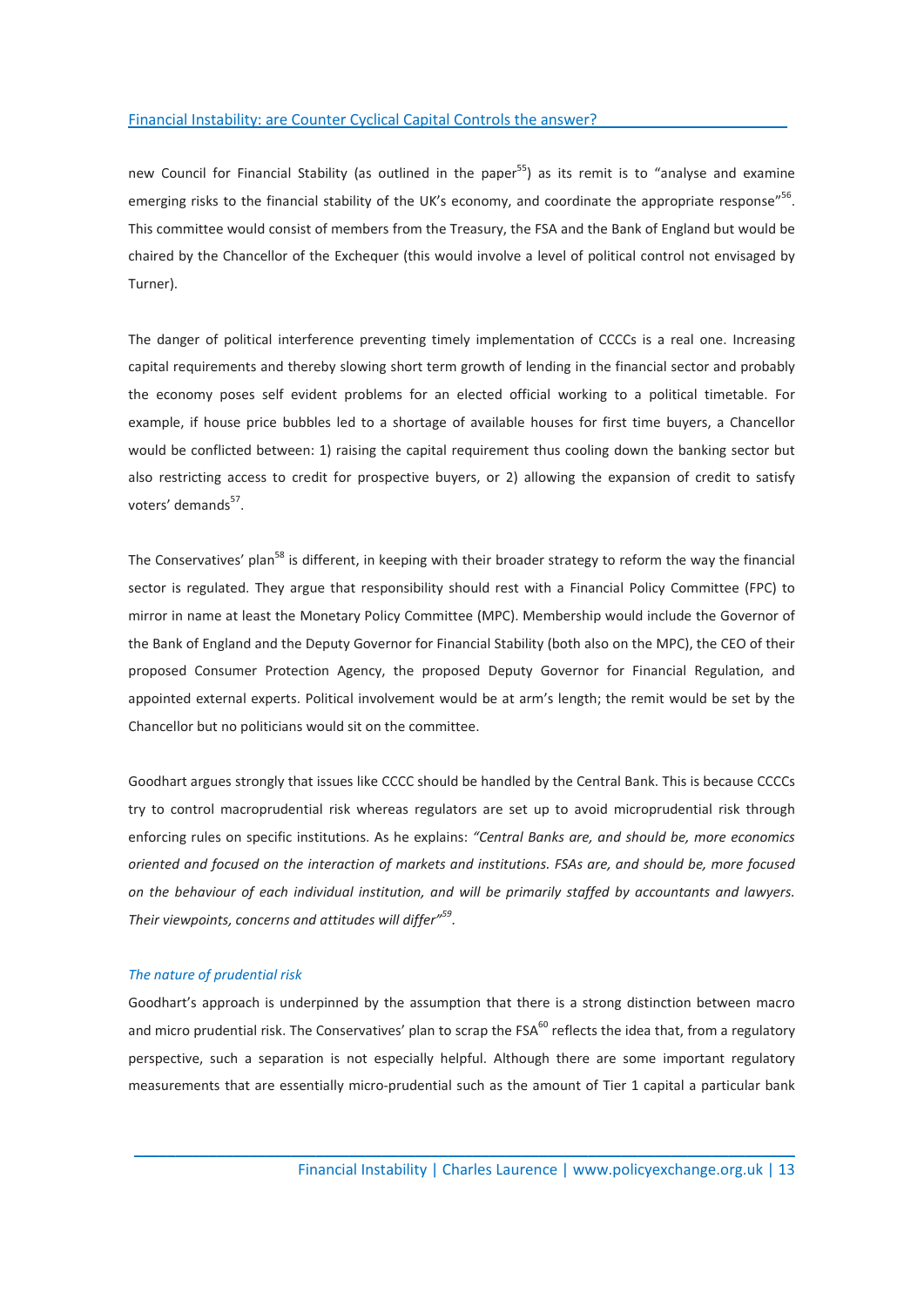has, one cannot sensibly assess risk in a purely micro or macro way. For example: assessing the risk in the financial system as a whole entails assessing the potential for the behaviour of one large bank (or a collection of small ones) to destabilise the financial system, just as assessing the risk of one bank involves understanding behaviour of sections of the financial system (such as the market for overnight money).

If CCCCs are seen as a form of money supply control then it could be argued that they should be administered by the Monetary Policy Committee. There are two main reasons one might disagree with this. First, although the effect of CCCCs can be to constrain the supply of broad money, its primary purpose is seen to be to control bank's behaviour. So although its consequence may be monetary, its focus is different from that of the MPC. Second, the credibility of the committee derives from having an unambiguous goal of reaching inflation targets. Any other activity that the MPC engaged in might reduce this credibility or distract from this core purpose.

#### Varying overall capital requirements, or risk weights for different types of asset?

Paul Tucker has argued against simply changing the overall capital requirement<sup>61</sup>:

"Why are we doubtful about simply varying headline capital requirements through the credit cycle? Imagine that the authorities judge that a boom in lending to (or related to) a particular sector of the economy had become overly exuberant. To make it topical, assume that this was lending to the shadow banking system (say conduits, SIVs etc). The authority raises the minimum capital ratio by X%. The affected banks could respond in a number of very different ways. This could include the perverse reaction of cutting lending to unexuberant parts of the real economy, while continuing to lend on overly relaxed terms to, in this example, the exuberant shadow banking system."

"That kind of thing really could happen if such lending seemed to offer terrific returns. What lies behind this problem is, of course, that quite often a credit boom is at least initially concentrated in one or a few sectors of the economy. That being so, the appropriate instrument needs to be able to work with a degree of granularity... For example, in the upswing of the latest credit cycle, it would have been helpful to withdraw the 0% weight on 364-day lines of credit, which fuelled the shadow-banking system of conduits etc; and to have raised the weights on super-senior credit exposures held in marked-to-market trading portfolios. Of course, none of this would be straightforward. There would be a lot to be learned about the transmission mechanism. And using risk weights as the instrument would require judgments on the relative as well as absolute risks of different types of exposure. I must stress, therefore, that we are outlining these thoughts precisely so that they can be explored and challenged."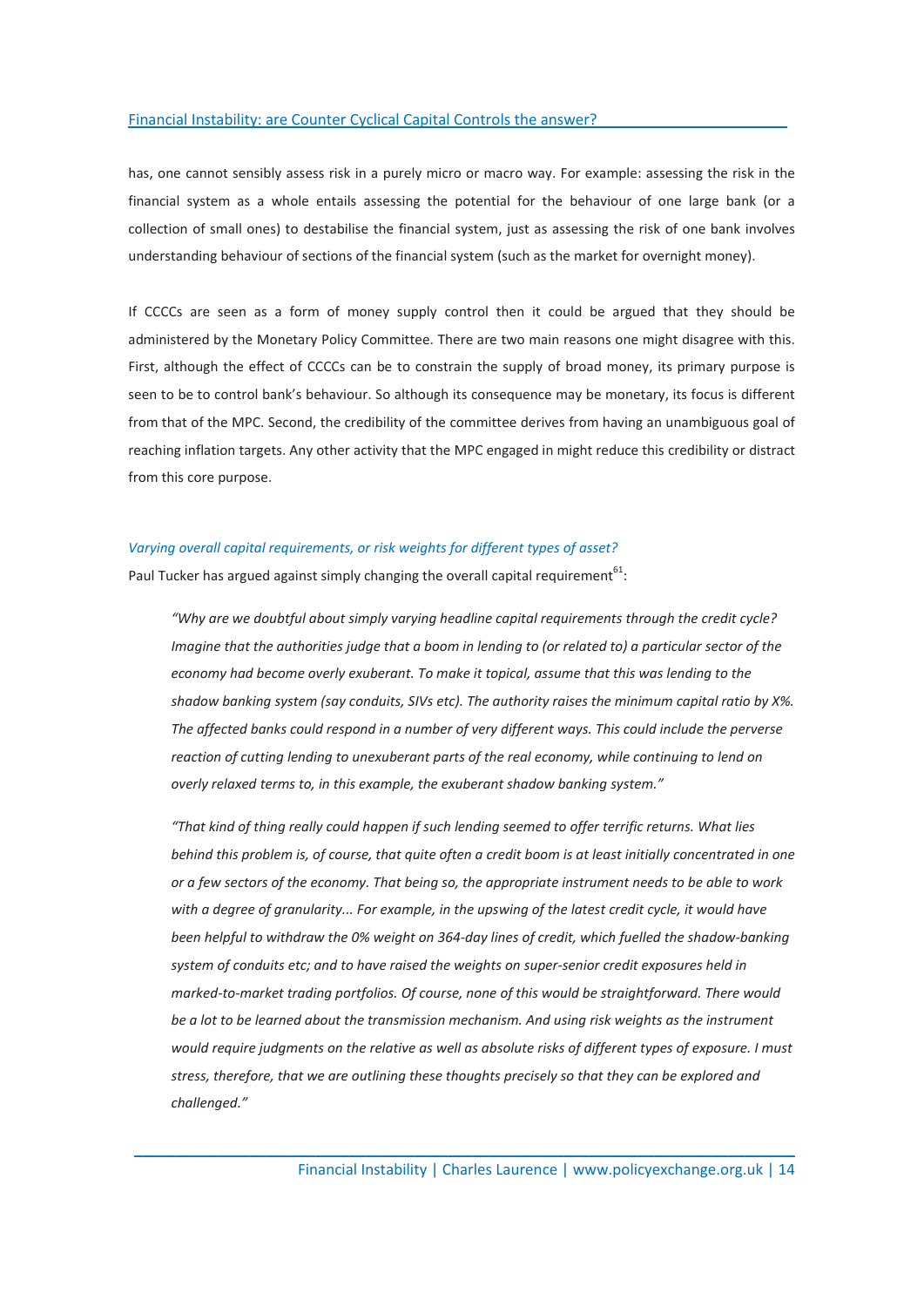This makes particular sense if CCCCs are conceived mainly as a way to prevent the emergence of bubbles in particular sectors. However this critique is less relevant if the goal of CCCCs is simply to make it less likely that banks will fail once a crisis has emerged.

There is some precedent for such an approach. Spain, as well as introducing Dynamic Provisioning, largely avoided Special Investment Vehicles (SIVs) (off balance sheet entities which multiply risk by avoiding regulations) by simply imposing an 8% capital charge against SIV assets $^{62}$ .

# The case for CCCCs

#### Advantages of CCCCs

CCCCs are intended to check the excesses in the financial sector brought about by a combination of the economic cycle, the psychology of market participants, and distortions generated by accounting regulations. Importantly, they do not attempt to alter directly any of these factors but rather counteract them. When the appropriate authority notices that banks are behaving in a way that poses unacceptable systemic risk they increase the capital requirements across risk weighted assets. This will increase the cost of holding these assets and thus reduce the growth rate or bring down asset holdings. This in turn will reduce the build up in systemic risk and reduce the likelihood of a financial crisis. During a downturn in the financial sector, banks will have higher reserves and thus will be better able to deal with increased losses and falling investor confidence. Turner summarises the goals of CCCCs as to  $63$ :

- decrease the probability of bank default or of public authorities having to take steps to prevent default;
- decrease the probability of system-wide bank failures; and
- reduce the extent to which bank behaviour increases the amplitude of the economic cycle. A counter-cyclical capital regime would help constrain the growth of bank lending in the upswing and in the downswing would reduce the extent to which banks need to cut back on lending to maintain capital ratios when capital is depleted by losses.

As well as the specific goals mentioned above, CCCCs have a number of advantages that distinguish them from other potential policy avenues. First, they operate on the level of the accepted problem, namely the build up in systemic risk. It has been established that behaviour that may be safe for one bank (or a number of small banks) becomes dangerous when replicated by enough market players. That is why regulation that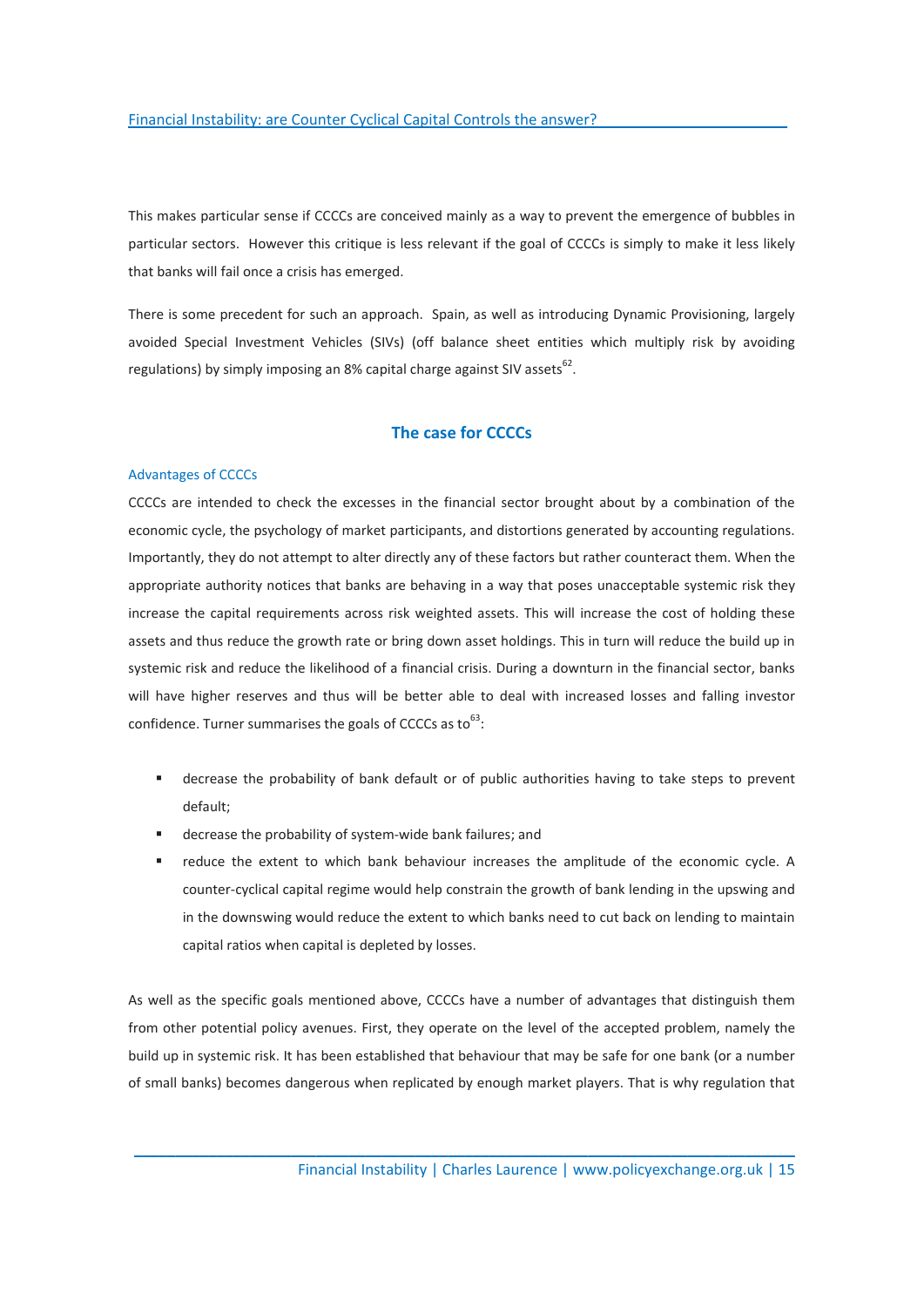looks at banks in isolation can never adequately address systemic risk. The inputs into a CCCCs decision are an assessment of the systemic risk that banks' behaviour poses. This means the existence of a CCCCs system will force regulators to monitor the fluctuations in systemic risk and over time refine their measures of it. This is important given the powerful psychological incentive of market players to ignore systemic risk build ups during periods of accelerating profits and economic growth<sup>64</sup>. The fact that macroprudential risk assessment is not tied to any specific decision on the part of regulators under the current regime allowed it to be forgotten in the hubris of the boom. This will no longer be possible when an authority is mandated to regularly determine capital requirements based on macroprudential risk.

CCCCs also conform to the policy maxim one target, one instrument, otherwise known as the Tinbergen principle<sup>65</sup>. In this case the target is macroprudential risk build up and the instrument capital requirements; this allows better control of the desired outcomes than other possible arrangements. Examples of set-ups that do not obey this maxim would be if variations in capital requirements were used to achieve a variety of outcomes (what if the goals contradicted each other?), or if multiple tools were used to control an overheating financial sector (how would we understand which of the different levers was responsible for which effect?).

Creating a new instrument to control a new target allows policy makers to achieve their macro-prudential goals without disturbing other important areas of the economic/regulatory framework; the most important of which are are monetary policy and accounting regulations.

There are many valid criticisms of the tripartite structure and the behaviour of its members over the last decade; however, one area that was long regarded an unquestionable success was the control of consumer price inflation. Monetary policy in the UK and in most comparable economies is based around manipulating the short term interest rate to control inflation, normally towards a specific inflation target. The higher the rate the greater the return needed to cover the cost of the money used making fewer investments viable and slowing the growth in banks assets. In the UK the Bank of England was given independence over the setting of interest rates with a goal of targeting 2.5%, and then 2%, inflation<sup>66</sup>. Until March 2007 these targets were met with remarkable consistency. Critics have argued that the MPC could have slowed the massive pre-credit crunch rise in asset values by increasing interest rates, but did not because asset price inflation was not within its remit.

CCCCs can be adopted without dramatically altering current global banking regulations. This may seem perverse given the flaws in the current system highlighted by the financial crisis; however, notwithstanding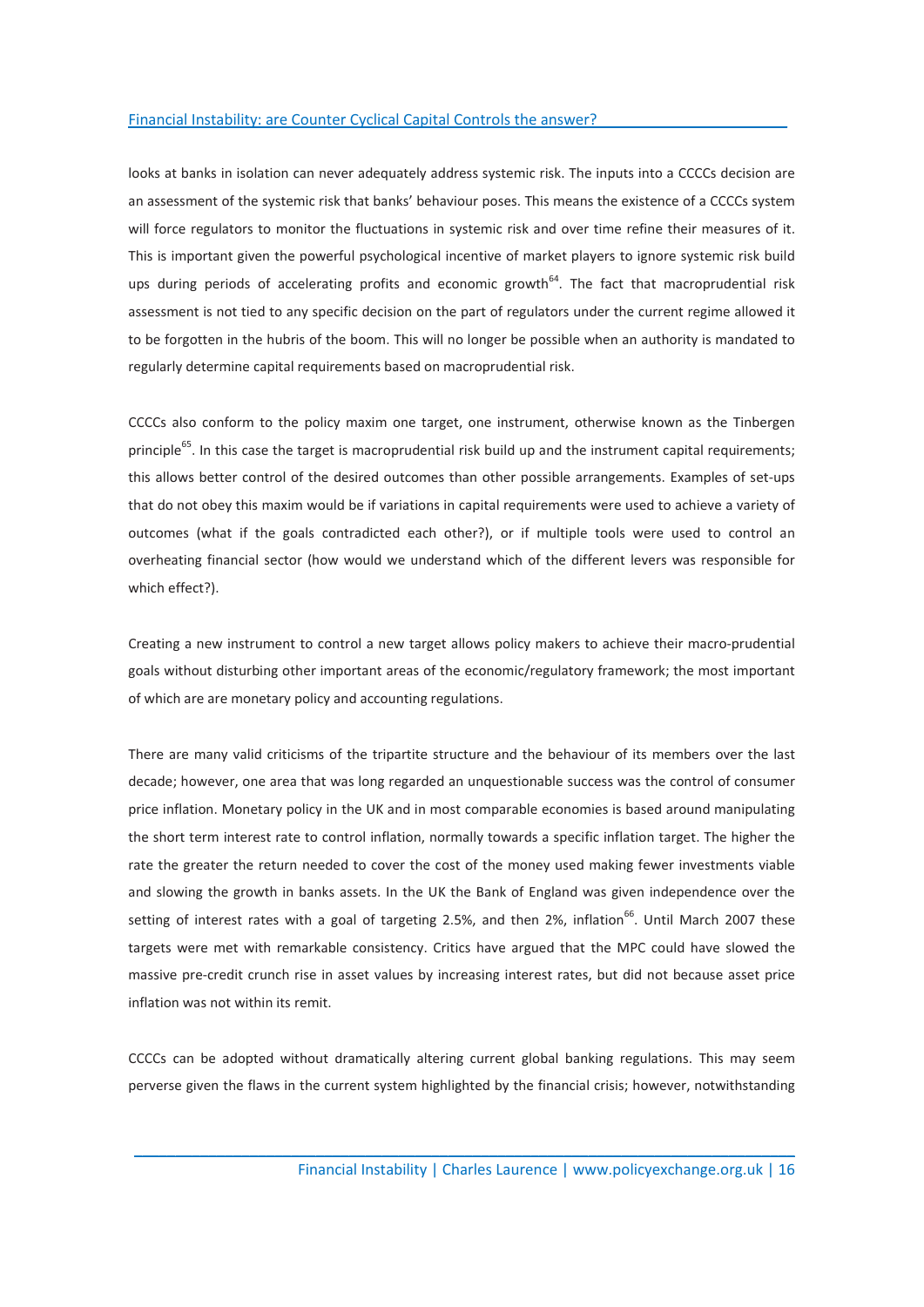the criticisms of Basel II et al, current regulations do represent a number of sound principles of microprudential regulation<sup>67</sup>. Acknowledging their flaws does not equate to advocating their replacement. Until a credible alternative to the current arrangement has been found, the onus is on finding complementary regulations that can mitigate their downsides. CCCCs can significantly impact the procyclical biases inherent in Basel II without replacing the whole system. This means it can be easily implemented into the current setup without the need for a major round of global banking regulation reform that could take years.

### Dynamic provisioning – a related regime that has been tried in practice

DP in Spain uses a statistical method to estimate long run expected losses within a portfolio. When losses are less than their long run average, a buffer is built up. These buffers can be used in an economic downturn to meet losses. As explained above, DP is not the same as CCCCs but is close enough to be a useful example. In Spain dynamic provisions make up 10% of bank's net operating income on average and so understandably were not popular with banks. However by the end of 2007 total accumulated provisions amounted to 1.3% of the total consolidated assets of Spanish deposit institutions;<sup>68</sup> dynamic provisions had contributed to the build up of this buffer. These assets are currently being drawn down during the banking downturn. While they did not prevent the banking decline in Spain, a World Bank Group report highlights that "dynamic provisions have contributed to the stability of the Spanish financial system and allowed Spanish banks to deal with the crisis from a much better starting point"<sup>69</sup>. They did not, however, tame the lending cycle in the build up to the global banking crisis<sup>70</sup>.

The Spanish example has two lessons for CCCCs. First, that counter cyclical policies can be successfully implemented without international agreement, despite what is asserted by both the government<sup>71</sup> and the opposition<sup>72</sup>. While it is true that the Basel Committee is discussing the issue of CCCCs, the experience from Spain highlights that it does not follow that without international agreement CCCCs are unfeasible. Despite initial reluctance from Spain's banks DP did not make their financial sector uncompetitive; in fact, banks like Santander have come out of the crisis in a much stronger competitive position<sup>73</sup>. The possibility of CCCCs being implemented on a sub-global scale does not seem to have been properly considered despite the fact that differences in banking regulation between countries have always existed: the US did not fully implement Basel II, both the US and Canada have gross leverage ratios, and Spain implemented DP, for example. Clearly the loss in competitiveness from having a more regulated banking system can sometimes be offset by the benefits of having a system that is more secure than competitors'.

The second lesson is that counter cyclical policies can work to limit the effect of a financial downturn. Although DP did not work in Spain to control the lending cycle, the Geneva Report confidently predicts that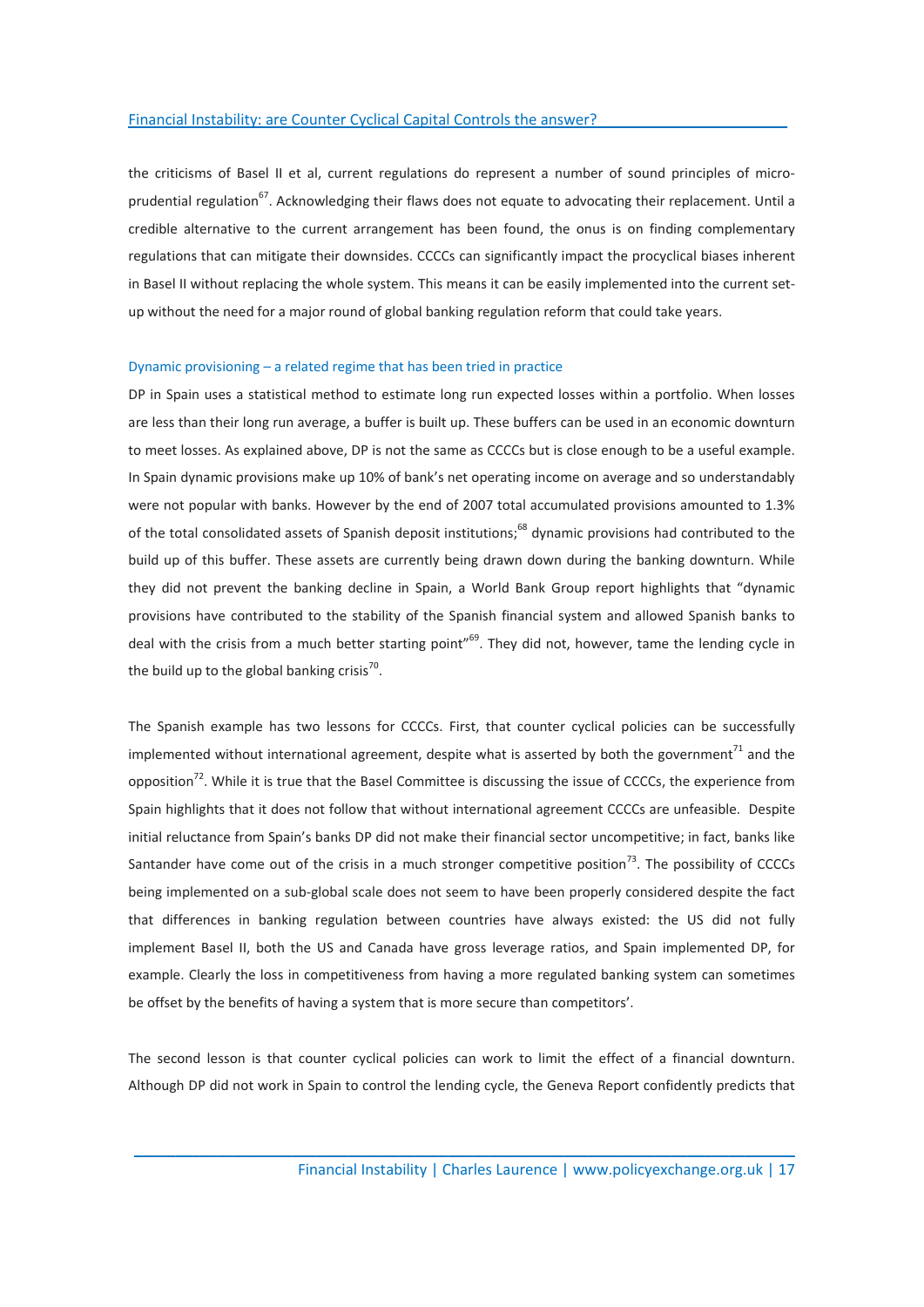CCCCs would be effective: "we do not think that [DPs] quantitative effect has been to moderate the credit cycle by as much as our mechanism could". In fact the report goes on to describe DP as "counter-cyclicallite $^{\prime\prime}$ <sup>74</sup>.

## The case against CCCCs

### **Capital**

The first argument raised in the case against CCCCS is that they will involve higher levels of capital on average, thereby increasing banks' costs.

Most of the thinking around CCCCs does not envisage capital requirements varying around the current level throughout the cycle, but rather the whole range of capital requirements starting from a higher floor (e.g. 4% for Core Tier  $1^{75}$ ). Increasing bank's capital requirements increases their costs; this is true both for CCCCs and other proposals that seek a permanent increase in capital requirements. Some of this cost may be offset by lower costs of debt and equity as banks are considered less risky<sup>76</sup>, but there is a lack of firm evidence as to the extent of this effect. This is not a controversial point - in fact increasing the cost of banking during overheated periods is the goal of CCCCs – but given the large employment benefits and tax take of the financial services industry in Britain, the burden of proof must be on those who wish to introduce CCCCs to demonstrate that they will effectively mitigate against a potential financial crisis.

Second, it can be argued that, during a boom, CCCCs will be high and binding whilst in a bust, though CCCCs may be low, they will be irrelevant, since investor demand for higher levels of capital to be held to insure against risk will imply that banks would in fact choose capital levels far in excess of the CCCC $^{77}$ . This calls into question whether, as a counter cyclical policy, CCCCs are practically possible. The result of CCCCs could be a massive increase in the cost of banking throughout the cycle without any commensurate increase in the ability of regulators to act in a counter cyclical fashion. The added danger being that such a big increase in the cost of doing business in the UK could cripple the financial sector as banks relocate.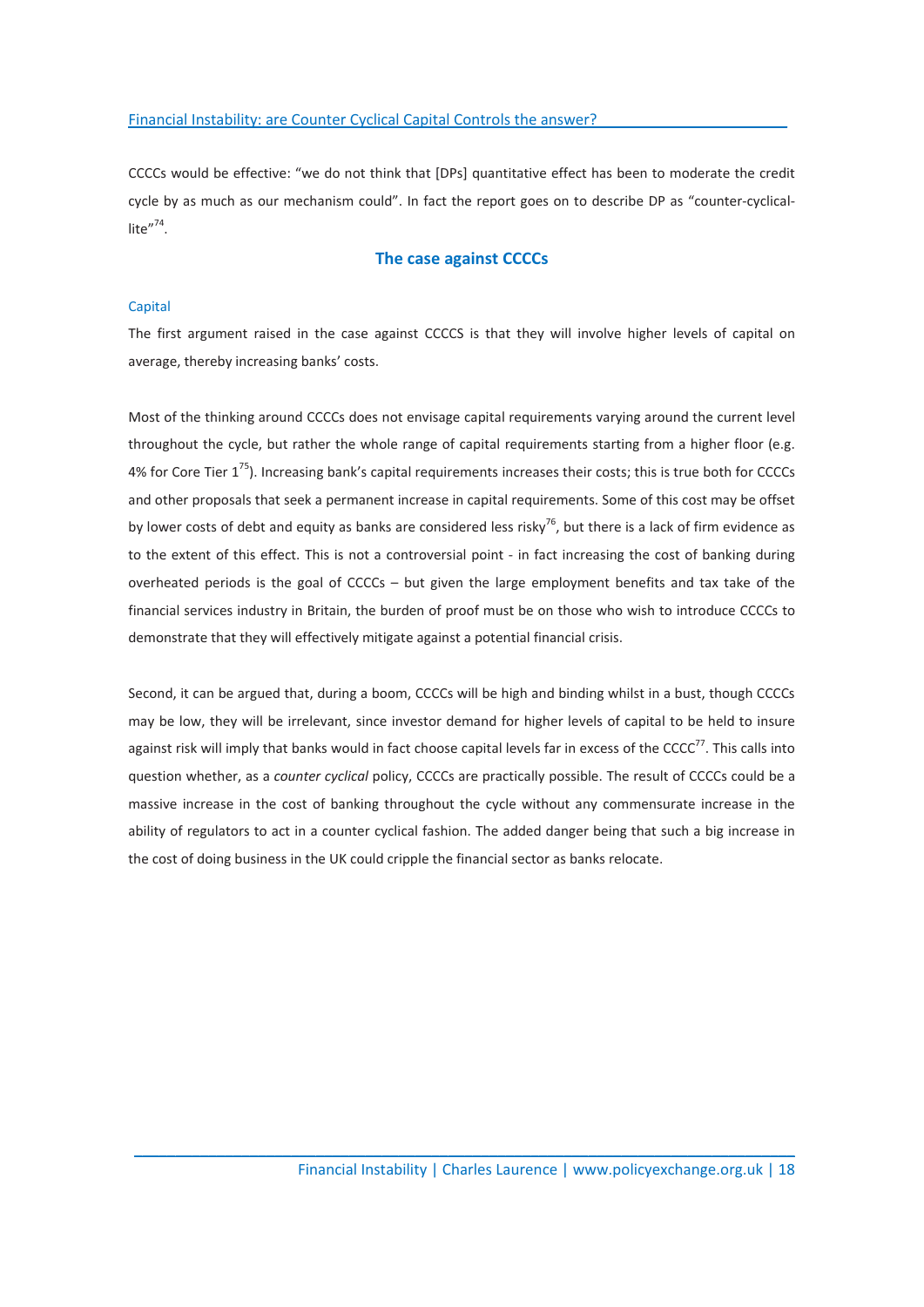

### Figure 1: Stylized representation of capital required of banks by regulators and the Market

Source: Policy Exchange

Consider the graph above, showing the level of capital controls plotted against time. The horizontal straight line is a simplified representation of traditional "fixed capital controls" that do not vary across the economic cycle (we set aside, for the purposes of exposition, issues such as whether Basel II is pro-cyclical). The lines Mkt A and Mkt B give two possible "worlds" for the level of capital markets would demand from banks in the absence of regulatory capital controls. The line marked "CCCCs" lies above the "fixed capital controls" line in the period marked "boom", capturing the idea that CCCCs aim to "lean against the wind" by being tighter than traditional capital requirements in boom periods. Then, in the period marked "crisis", the CCCCs lie below the "fixed capital controls", capturing the idea that capital requirements will be reduced significantly in a period of financial crisis.

The objections of critics such as Professor Alan Morrison can be understood as the suggestion that the market will behave most like the Mkt A "world", that is to say, in the period of boom the CCCCs will force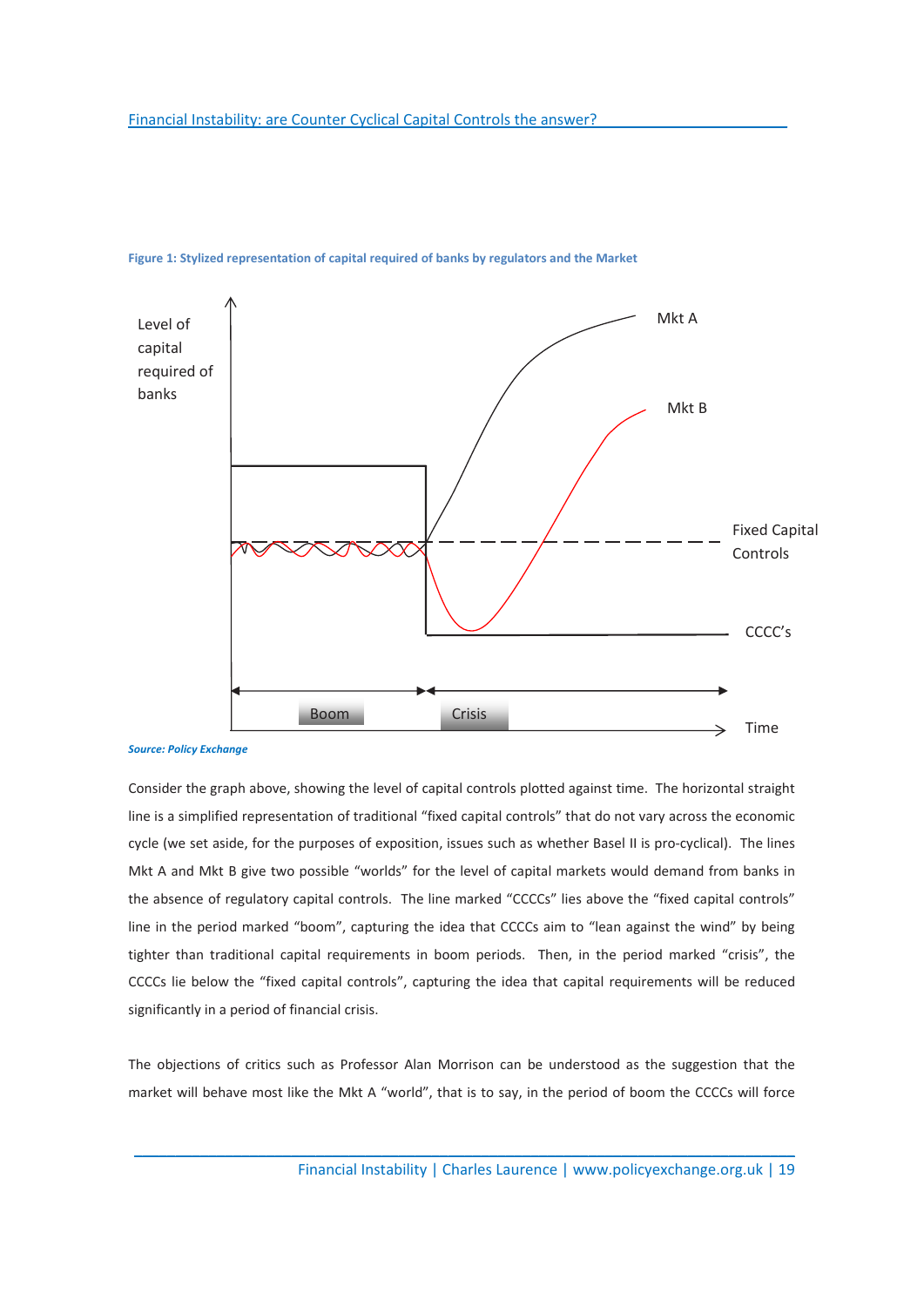firms to hold capital higher than traditional fixed capital controls (as intended). But in the period of bust the Market itself will require firms to hold more capital than would be required by traditional capital requirements anyway. This would render the reduced capital requirements of CCCCs in the "crisis" period irrelevant. In practice, in the boom firms would be constrained by the CCCC and in the crisis constrained by the Market.

What an advocate of CCCCs would contend, instead, is that Market behaviour will be more like that in the Mkt B "world", that is to say, once crisis hits there will be an initial period in which the Market would require less capital of firms – e.g. because when all firms have less capital. It is therefore less of a concern that any one firm has reduced capital (having reduced capital because of, say, a 75% percentage reduction in share prices as it is a less powerful signal that the company is in distress than it would be if it were only that company in the situation). This might mean that the Market would grant a transition period until it demanded more capital, rather than (as per a traditional fixed capital control) demanding a rectifying capital rise immediately. Then, over time, the Market begins to demand higher levels of capital, eventually exceeding the traditional fixed capital threshold.

If the Market behaves as per the Mkt B line, then a CCCC will involve more than simply an increase in the level of capital – there will be a (potentially crucial) period in which the reduced CCCC does indeed mean firms holding less capital. Those who favoured the suspension or reduction of Basel II-implied limits in early 2008 might contend that that was precisely such a period.

A connected problem is a lack of fundamental understanding of how different levels of capital affect banking behaviour. Andrew Haldane, the Bank of England's Executive Director for Financial Stability, has said that determining the optimal level of capital for a bank is an area "which has been chronically, and perhaps surprisingly, under-researched"<sup>78</sup>. It is extraordinary that the effect of different capital levels, which form such a large part of current regulatory thinking, is not properly understood. The current Basel levels reflect a practical compromise, not figures that have been mathematically determined from first principles<sup>79</sup>. This is a serious problem for CCCCs. While it is understandable for Lord Turner to argue that, "there is a reasonable case that [capital requirements] should be higher"<sup>80</sup>, it is quite a different proposal to gradually increase and decrease capital requirements in order to affect behaviour in the financial sector. Of course it is impossible to predict the exact effect of a one point rise in capital requirements but it would seem highly imprudent to base a key piece of regulation around a tool that is so poorly understood.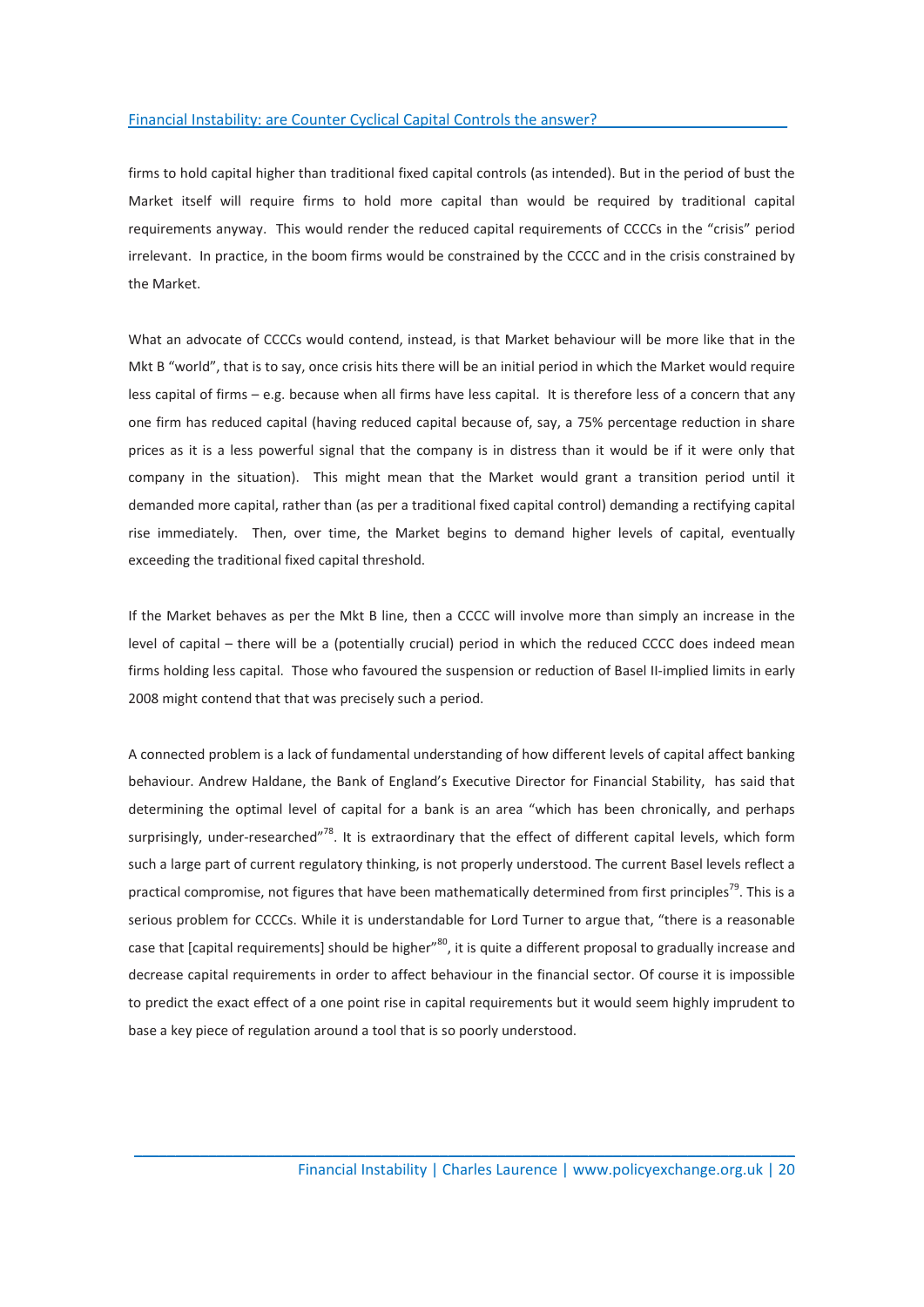#### Implementation

It is much easier to spot a boom after it has happened. This is a key lesson of economic history and one that no amount of wishful thinking on the part of policy makers can change. A key problem is determining what differentiates healthy rapid growth from a boom as innovations can lead to very rapid rises in asset values or economic growth that are sustainable $^{81}$ . In fact, during the build up to the current financial crisis many were arguing that new tools like securitisation and derivatives were making the financial system more stable by diversifying risk and therefore permitted a faster expansion in the sector. The distinction is even harder to pin down as what was sustainable can become unsustainable as retail investors and speculators move into a market. Even the most experienced investors find pricing a genuinely new innovation difficult, as economist Andrew Lilico exlains $^{82}$ :

It is often the case with major innovations, of all sorts (not just financial), that when they first arrive people aren't sure how best to use them, and sometimes over-estimate how much difference they will make in the short term. The uncertainties associated with these innovations frequently lead people to over-pay for innovations initially. Most people think this was the case with the railways, with the light bulb, with radio, with dotcom companies.

But even if a regulator thinks that it has happened upon a boom in the financial sector the next question becomes, is it systemic? This is even harder to judge. The dotcom boom and bust was dramatic in its trajectory – the Nasdag fell from 5049 on the  $10^{th}$  March 2000 to 1114 on 9<sup>th</sup> October 2002 – but did not lead to a deep global recession.

This difficulty is reflected in the lack of detail in terms of the metrics that might be used to determine a build up in systemic risk. The Turner Review has set out a wish list of areas to be considered in determining systemic risk but no sense of how these areas will translate into a decision on systemic risk. The Geneva Report states that the "macro-prudential factor" should be calculated by using the risk factors as inputs in "quantitative impact studies complemented by detailed hypothetical theoretical modelling exercises"<sup>83</sup>. This is akin to a football manager announcing his grand plan for victory to be "strategy, tactics, and team selection". Having a clear scheme for calculating macro-prudential or systemic risk is very important as without it, it will not be possible to have CCCCs determined via a rule based formula as proposed by Goodhart. 84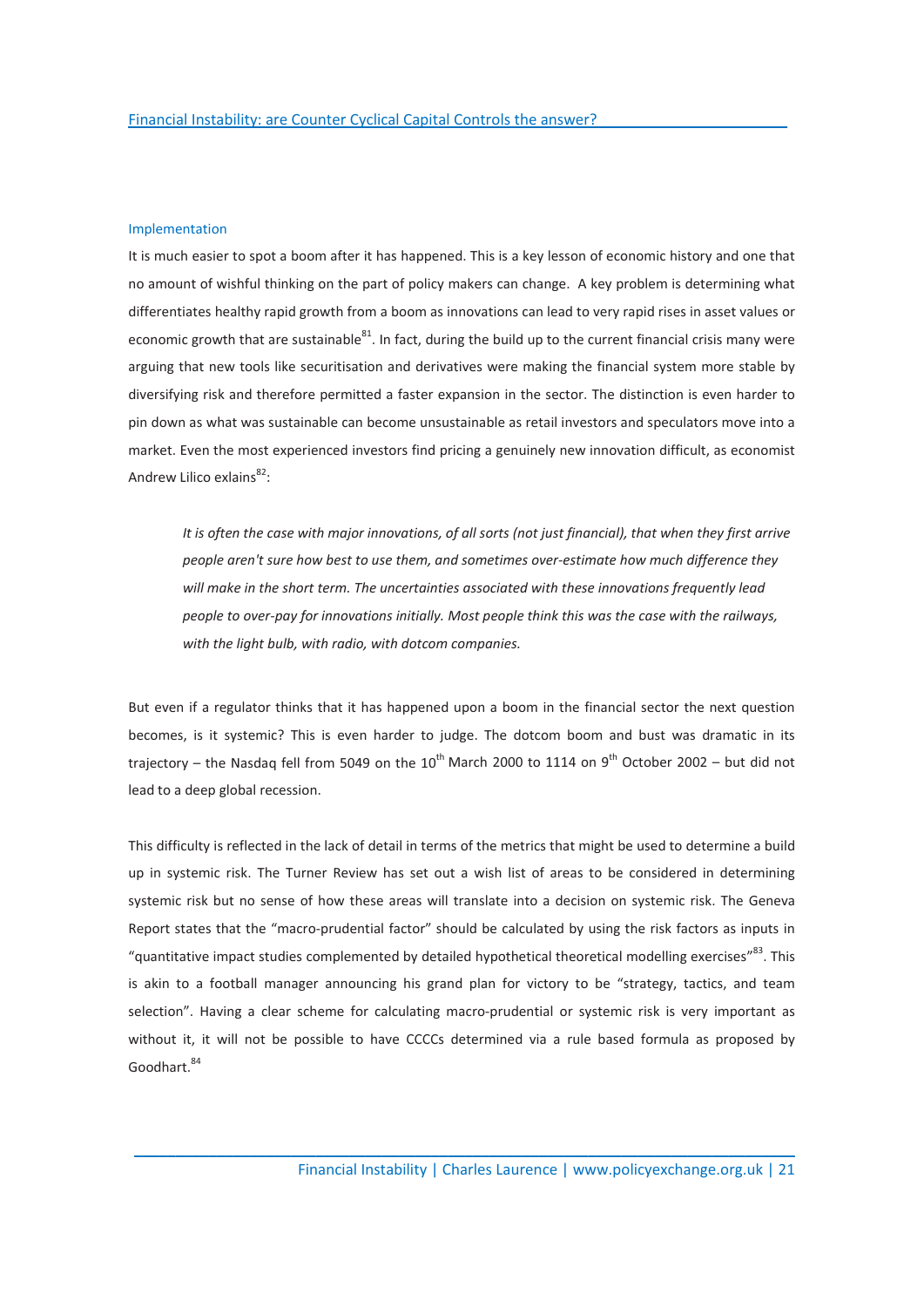There are also questions around whether a rule based system based on defined metrics is desirable or even feasible. Dissenting voices like Thomas Philippon of the Stern School of Business believe not<sup>85</sup>:

"I very much doubt that we can agree on a set of objective measures of 'excessive' credit expansion (let alone bubbles). I think that the best we can expect is a powerful regulator running systemic stress tests based partly on historical data and partly on subjective forward looking scenarios".

Strict rule based systems are only really desirable when there is a clear understanding of how that rule works. As has been shown in this analysis, there is a large degree of confusion as to the effect of the "output" of any CCCCs rule (i.e. the change in the level of capital). When this uncertainty is coupled with doubts over the "input" (i.e. the definition and measurement of systemic risk) it calls into question whether a formula based rule would be appropriate for CCCCs. On top of this the conceptual problem with any set of strictly defined rules is that market pressure will always encourage banks to find ways around them. A good example of this was the subversion of Basel II in the run up to the recent financial crisis. Between 2003 and 2007 the holdings of Special Investment Vehicles (SIVs) grew from \$100 billion to \$300 billion<sup>86</sup>. These off balance sheet vehicles were not subject to standard measures of gross or risk adjusted leverage and thereby avoided that form of regulatory control, despite adding to the vulnerability of the system. Formulaic rules also pose difficulties in the case of a crisis where the normal assumptions that underpin a formula may no longer apply.

One way to avoid the problem of overly prescriptive rules is some form of discretion; something that the Conservatives have made a central part of their regulatory philosophy. Discretion is useful in cutting out loop holes and avoiding damaging regulation but in the case of CCCCs it carries its own problems. The MPC has a large amount of discretion but inflation, unlike systemic risk, has a concrete definition. The fact that systemic risk is a less tangible concept leaves the risk that under a discretionary system, hubris on the part of regulators, abetted by intense lobbying from the banks could lead to a renewed indifference to systemic risk. Equally, there is the risk that discretion leaves too much scope for over-conservativeness, unnecessarily impeding bank activities and thereby lending for investment, and thus limiting economic growth. The discretionary case also carries costs as the more opaque the process of determining capital requirements the greater uncertainty there is for banks.

Finally, increased capital requirements cannot be enforced overnight in the manner of an interest rate decision. There has to be a reasonable time delay to allow banks to move up to the new higher level - a period of one year has been proposed as a suitable gap<sup>87</sup>. This raises the prospect of the new capital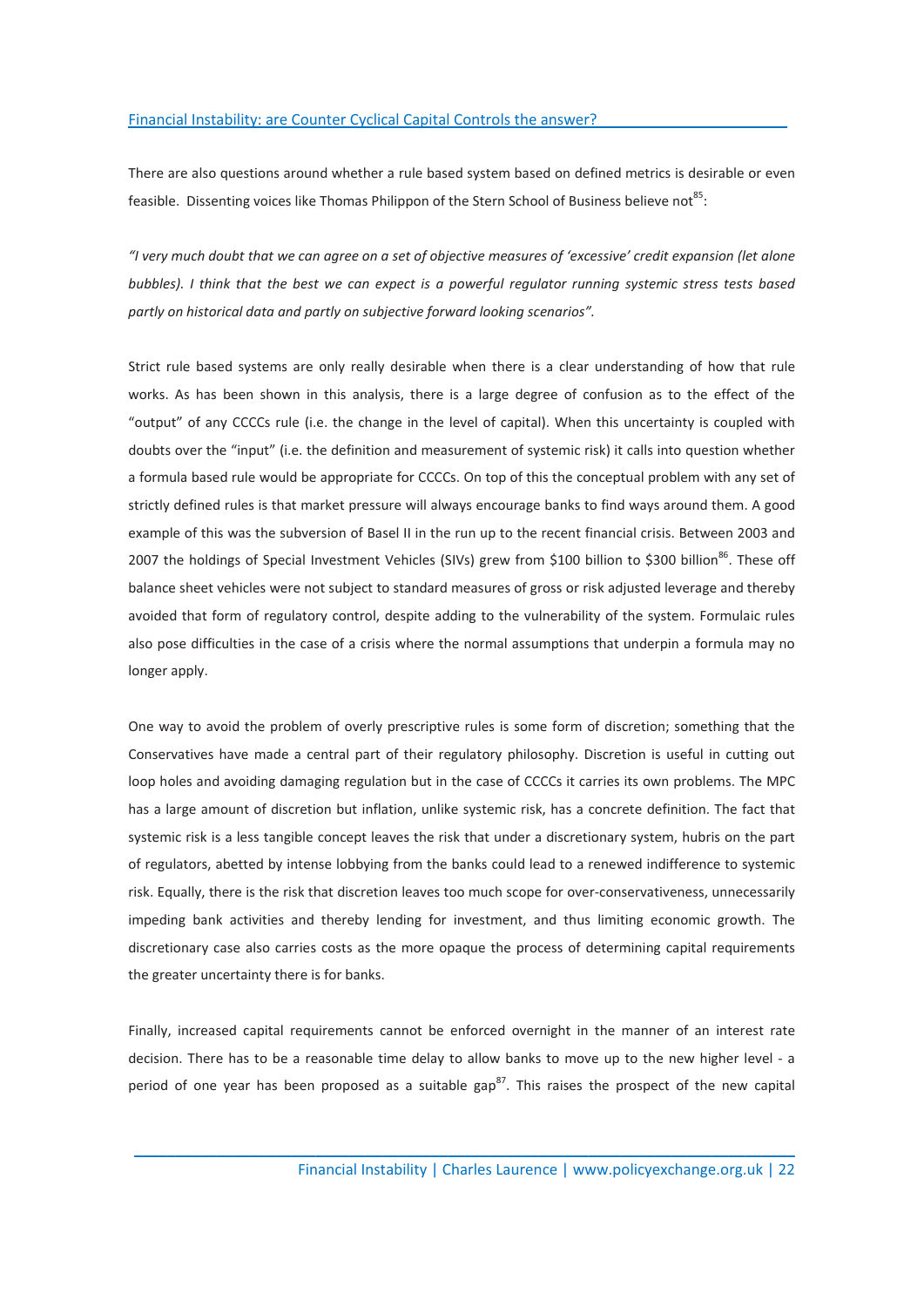requirements constantly coming in too late to be truly counter cyclical. It can be argued that the effect of interest rate changes also take 18 months to two years to fully work through the transmission mechanisms. How much of a problem this is depends on how quickly we believe that bubbles are likely to form.

## **Conclusions**

The move towards CCCCs is has gained a lot of momentum. The Geneva Report reflects this attitude: "The need is to achieve counter-cyclical regulatory mechanism(s). Details of how this might be achieved are important but secondary"<sup>88</sup>. This is an extraordinary statement for a group of otherwise sober academics and financial professionals to make. There are many important questions about the design of CCCCs which remain to be resolved.

The questions raised in this note suggest that CCCCs are unlikely to be a magic bullet for all financial problems. However, the broad concept of including in capital requirements the possibility that they be reduced in times of crisis is, in our view, correct and an important insight. It would give financial authorities an extra tool to intervene with if they saw fit, increasing their ability to respond to crises. We suggest that it is fairly clear that:

- The best way to employ CCCCs is on the basis of of supervisory discretion, rather than some automatic or mechanical rule.
- It also seems unlikely that any international CCCCs would be appropriate for a range of different economies at different points in the cycle.
- If CCCCs are to be introduced they will need to be carefully coordinated with monetary policy, and it seems natural that they should be controlled by the Bank of England.

Much of the debate about CCCCs depends on how much you hope they are likely to achieve. The more sophisticated conception of the Bank of England that risk weightings for different types of assets might be used to prevent the emergence of bubbles in particular sectors might be seen at one extreme. A more minimalist conception of CCCCs would see it, like DP in Spain, as a way to reduce the impact of financial crises when they do happen.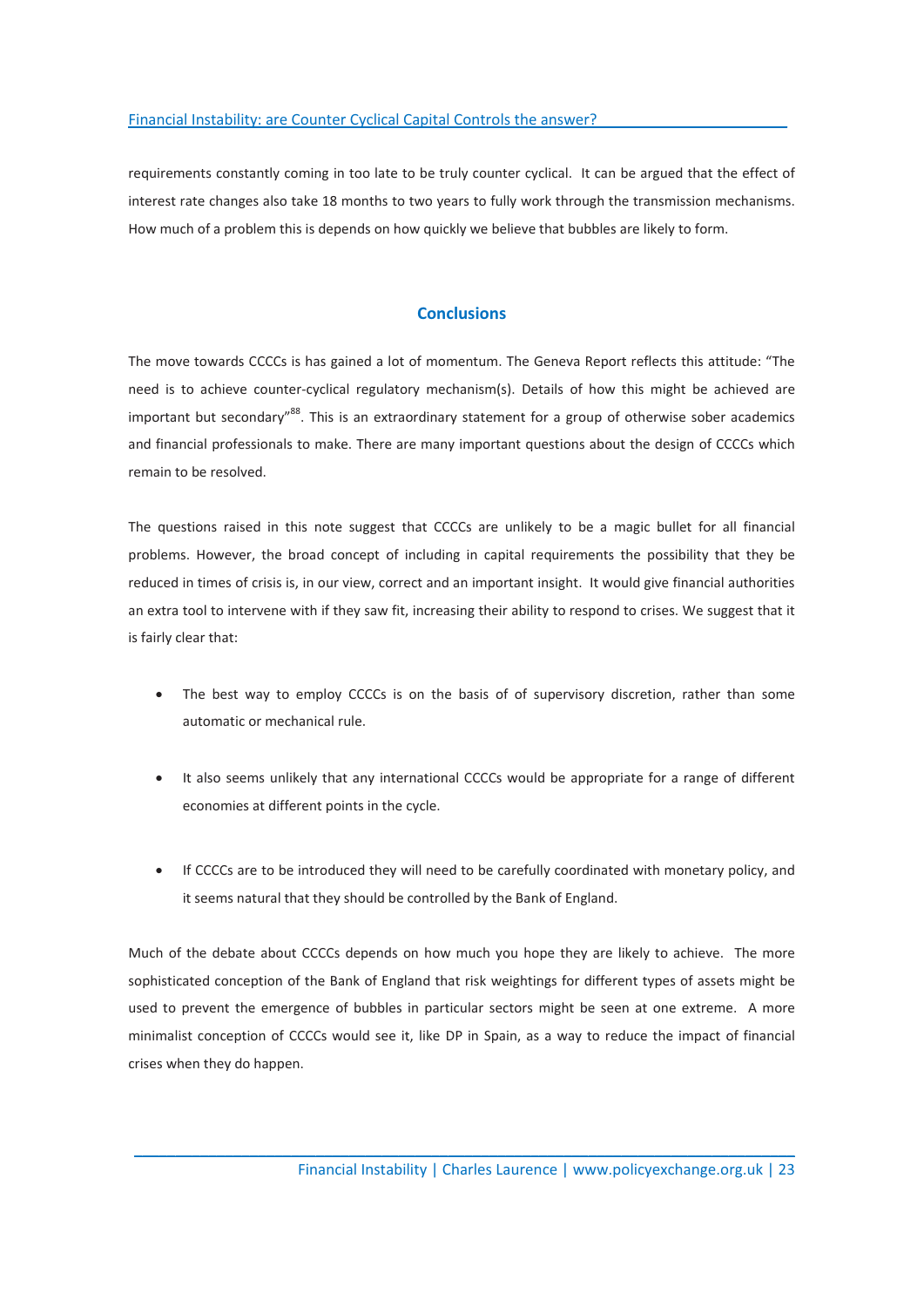It remains to be seen whether CCCCs ould actually allow banks to hold less capital in a downturn. And it will be not necessarily be easier for those in charge of CCCCs to determine where they are in the economic cycle than any other authority. It is also clear that the effects of capital reserve changes are still poorly understood, so a cautious approach is required.

### References

 $\overline{a}$ 

 $\mathcal{L}_\mathcal{L} = \mathcal{L}_\mathcal{L} = \mathcal{L}_\mathcal{L} = \mathcal{L}_\mathcal{L} = \mathcal{L}_\mathcal{L} = \mathcal{L}_\mathcal{L} = \mathcal{L}_\mathcal{L} = \mathcal{L}_\mathcal{L} = \mathcal{L}_\mathcal{L} = \mathcal{L}_\mathcal{L} = \mathcal{L}_\mathcal{L} = \mathcal{L}_\mathcal{L} = \mathcal{L}_\mathcal{L} = \mathcal{L}_\mathcal{L} = \mathcal{L}_\mathcal{L} = \mathcal{L}_\mathcal{L} = \mathcal{L}_\mathcal{L}$ 

 $^{29}$  Bank of England, Dynamic Provisioning: Issues and application, p. 130<br> $^{30}$  Bank of England, p. 132

 $1$  FSA, Bank regulation, capital and credit supply: Measuring the impact of Prudential Standards, September 2009

<sup>&</sup>lt;sup>2</sup> FSA. Turner review conference discussion paper, October 2009, citing FSA Occasional Paper 38 (forthcoming)

<sup>&</sup>lt;sup>3</sup> The World Bank Group, p. 4

<sup>&</sup>lt;sup>4</sup> The World Bank Group, p. 5

<sup>&</sup>lt;sup>5</sup> Raghuram <u>Rajan</u>, Cycle-proof regulation, economist.com<br>6

 $<sup>6</sup>$  HM Treasury, Reforming financial markets, July 2009, p. 58</sup>

 $<sup>7</sup>$  Goodhart, p. 16</sup>

<sup>8</sup> NIESR, Barrell et al, "Banking crises and optimal bank regulation" 2009

<sup>&</sup>lt;sup>9</sup> Turner, p. 36

<sup>&</sup>lt;sup>10</sup> Danny Forston, Spain's Santander, barely touched by the credit crunch, swoops on the victims, The Times Business Section

<sup>&</sup>lt;sup>11</sup> Paul Tucker, Barclays annual lecture, 22 October 2009<br><sup>12</sup> Goodhart, p. 11

 $13$  Paul Tucker, Barclays annual lecture, 22 October 2009<br> $14$  House of Commons, p. 33

<sup>&</sup>lt;sup>15</sup> Mervyn King, Speech to Scottish business organisations, Edinburgh, 20 October 2009<br><sup>16</sup> FSA. Turner review conference discussion paper, October 2009

<sup>&</sup>lt;sup>17</sup> House of Commons Treasury Committee, Banking Crisis: regulation and supervision, Fourteenth Report of Session 2008-09, p. 31

<sup>&</sup>lt;sup>18</sup> Financial Services Authority, The Turner Review: A regulatory response to the global banking crisis, March 2009, p. 118<br><sup>19</sup> By extension during downturns more defaults make risks appear higher leading to greater ris capital being held back for a given level of assets.

<sup>&</sup>lt;sup>20</sup> International Center for Monetary and Banking Studies & Centre for Economic Policy Research, The Fundamental Principles of Financial Regulation, Geneva Reports on the World Economy 11<sup>21</sup> Geneva, p. xxi

<sup>&</sup>lt;sup>22</sup> The Conservative Party, From Crisis to Confidence: Plan for Sound Banking, Policy White Paper, July 2009 <sup>23</sup> Conservative Party, pp. 5-6

<sup>&</sup>lt;sup>24</sup> House of Commons, p. 32

 $25$  Turner, p. 56

 $26$  Expected losses are covered by provisions, reserves and current year profits.

<sup>27</sup> Turner, p. 62

 $28$  This is all monetary instruments from most to least liquid.

<sup>&</sup>lt;sup>31</sup> Bank of England, p. 129

 $32$  Turner, p. 63<br> $33$  Goodhart, Procyclicality and Financial Regulation, p. 11

 $\frac{34}{34}$  Jesus Saurina, Dynamic Provisioning: The Experience of Spain, The World Bank Group, p. 4  $\frac{35}{35}$  Bank of England, p. 135

<sup>&</sup>lt;sup>36</sup> World Bank Group, p. 4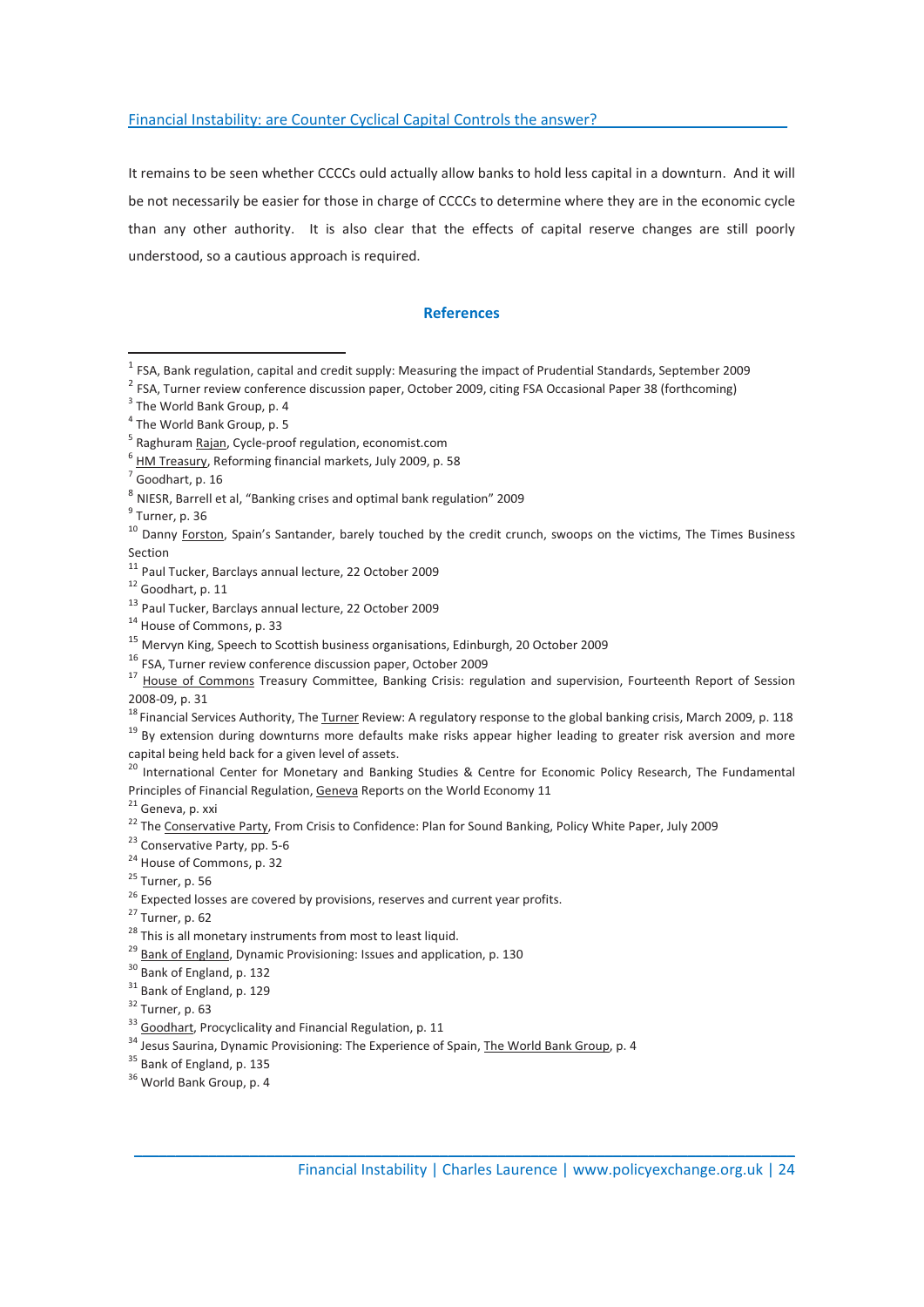$37$  The effectiveness of such a policy depends on how capital is defined, Geneva (p. 36) shows that the leverage of Northern Rock to be 90% at the end of 2007 if capital is defined as common equity (stake held by the bank's owners), but a much less worrying 40% if capital includes total equity (which includes preferred shares and subordinated debt). <sup>38</sup> Turner, p. 67

<sup>39</sup> House of Commons, p. 33

<sup>40</sup> Philipp Hildebrand, Is Basel II Enough? The Benefits of a Leverage Ratio, The Financial Markets Group Lecture, LSE, p. 10

 $41$  The role of leverage ratios is a good example of how interconnected regulatory systems have become. Europe had Basel II with its risk weighted assets but no leverage ratio, the US lacked Basel II but had a leverage ratio. This meant that banks engaged in regulatory arbitrage highly leveraging in Europe with relatively safe assets whilst putting their riskier assets in less leveraged US banks.

<sup>42</sup> Turner, p. 61

<sup>43</sup> Olivier **Blanchard**, The Crisis: Basic Mechanisms, and Appropriate Policies, IMF Working Paper, p. 21<br><sup>44</sup> Turner, p. 83

<sup>45</sup> Goodhart, p. 12

<sup>46</sup> Goodhart, p. 11

<sup>47</sup> For a more detailed discussion of the problems with inflation targeting see Andrew Lilico, "Beyond Inflation Targeting".

<sup>48</sup> Geneva, p. xix

<sup>49</sup> Geneva, p. 34

 $50$  HM Treasury, Reforming financial markets, July 2009, p. 58  $51$  Goodhart, p. 16

<sup>52</sup> Turner, p. 36

<sup>53</sup> Turner, p. 84

<sup>54</sup> Turner, p. 85

<sup>55</sup> HM Treasury, p. 138

<sup>56</sup> HM Treasury, p. 138

<sup>57</sup> Although this is a legitimate difference of policy objective, it is important to remember that by embedding a particular policy goal and tool in an institution independent of political control, that goal is given primacy over other competing objectives.

<sup>58</sup> Conservative Party, p. 25

<sup>59</sup> Goodhart, p. 16

<sup>60</sup> Conservative Party, p. 20

<sup>61</sup> Paul Tucker, Barclays annual lecture, 22 October 2009<br><sup>62</sup> Gillian <u>Tett</u>, Spain's banks weather credit crisis, Financial Times<br><sup>63</sup> Turner. p. 61

<sup>64</sup> Goodhart, p. 12

<sup>65</sup> Goodhart, p. 12

<sup>66</sup> The cut in target came about when the measure of inflation changed from RPIX to CPI; in fact Britain has had an inflation target since 1992.

<sup>67</sup> Goodhart, p. 11

<sup>68</sup> The World Bank Group, 'Total accumulated provision', p. 3.

<sup>69</sup> The World Bank Group, p. 4

<sup>70</sup> The World Bank Group, p. 5

 $71$  HM Treasury, pp. 86-87

<sup>72</sup> Conservative Party, p. 37

 $73$  Danny Forston, Spain's Santander, barely touched by the credit crunch, swoops on the victims, The Times Business Section

 $\mathcal{L}_\mathcal{L} = \mathcal{L}_\mathcal{L} = \mathcal{L}_\mathcal{L} = \mathcal{L}_\mathcal{L} = \mathcal{L}_\mathcal{L} = \mathcal{L}_\mathcal{L} = \mathcal{L}_\mathcal{L} = \mathcal{L}_\mathcal{L} = \mathcal{L}_\mathcal{L} = \mathcal{L}_\mathcal{L} = \mathcal{L}_\mathcal{L} = \mathcal{L}_\mathcal{L} = \mathcal{L}_\mathcal{L} = \mathcal{L}_\mathcal{L} = \mathcal{L}_\mathcal{L} = \mathcal{L}_\mathcal{L} = \mathcal{L}_\mathcal{L}$ 

<sup>74</sup> Geneva, p. 38

<sup>75</sup> Turner, p. 62

<sup>76</sup> Turner, p. 57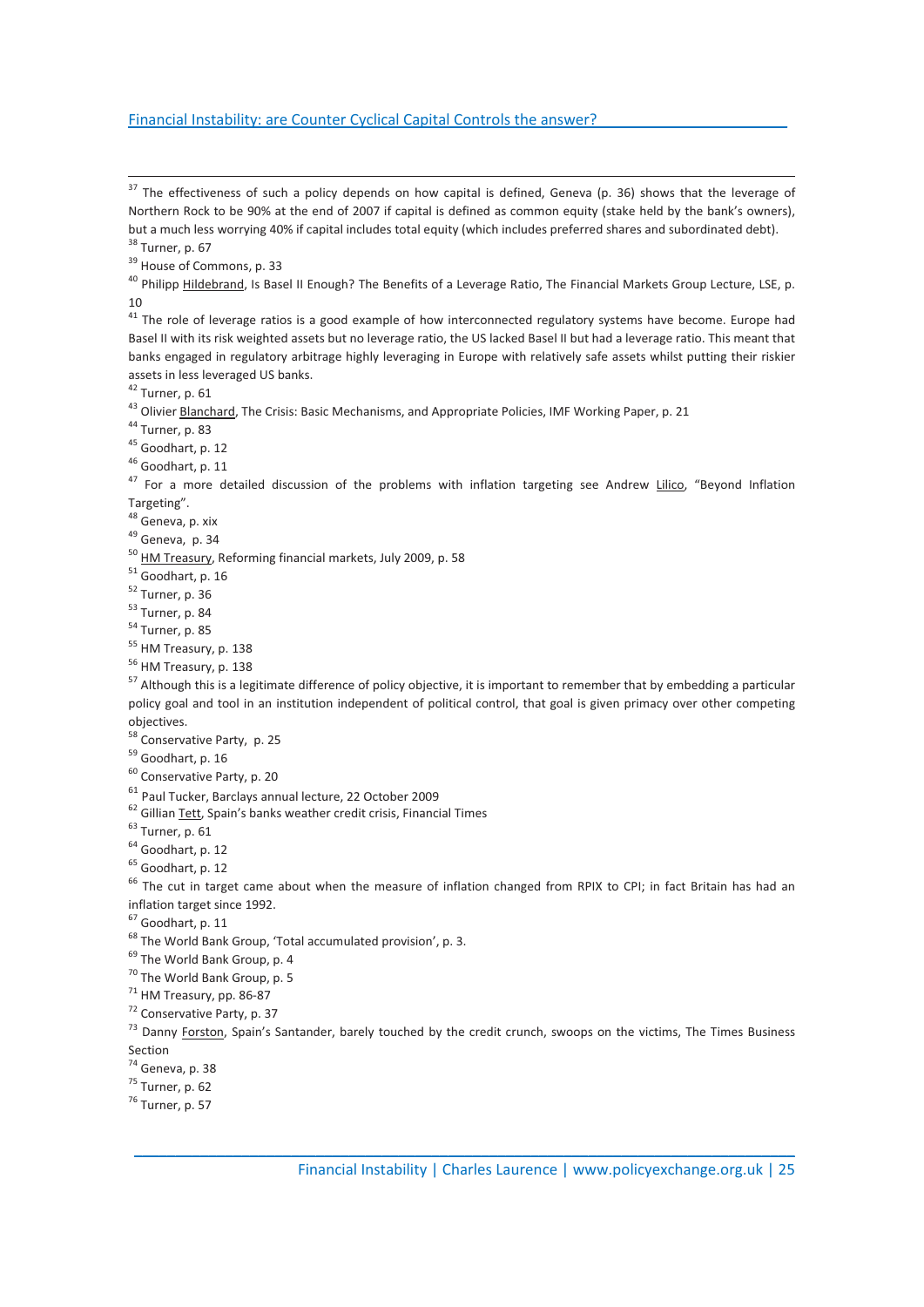- $77$  Professor Morrison, "massive levels of core capital" would be required by the market during a crisis, House of Commons, p. 35
- <sup>78</sup> House of Commons, p. 32
- $<sup>79</sup>$  Turner, p. 55</sup>
- <sup>80</sup> House of Commons, p. 32
- <sup>81</sup> HM Treasury, p. 91
- 82 Andrew Lilico, "What Killed Capitalism?", p. 5
- 83 Geneva, p. 34
- <sup>84</sup> Goodhart, p. 12
- <sup>85</sup> Philippon
- <sup>86</sup> Turner, p. 20
- 87 Policy Exchange, 'Beyond Inflation Targeting', p. 24
- <sup>88</sup> Geneva, p. 38